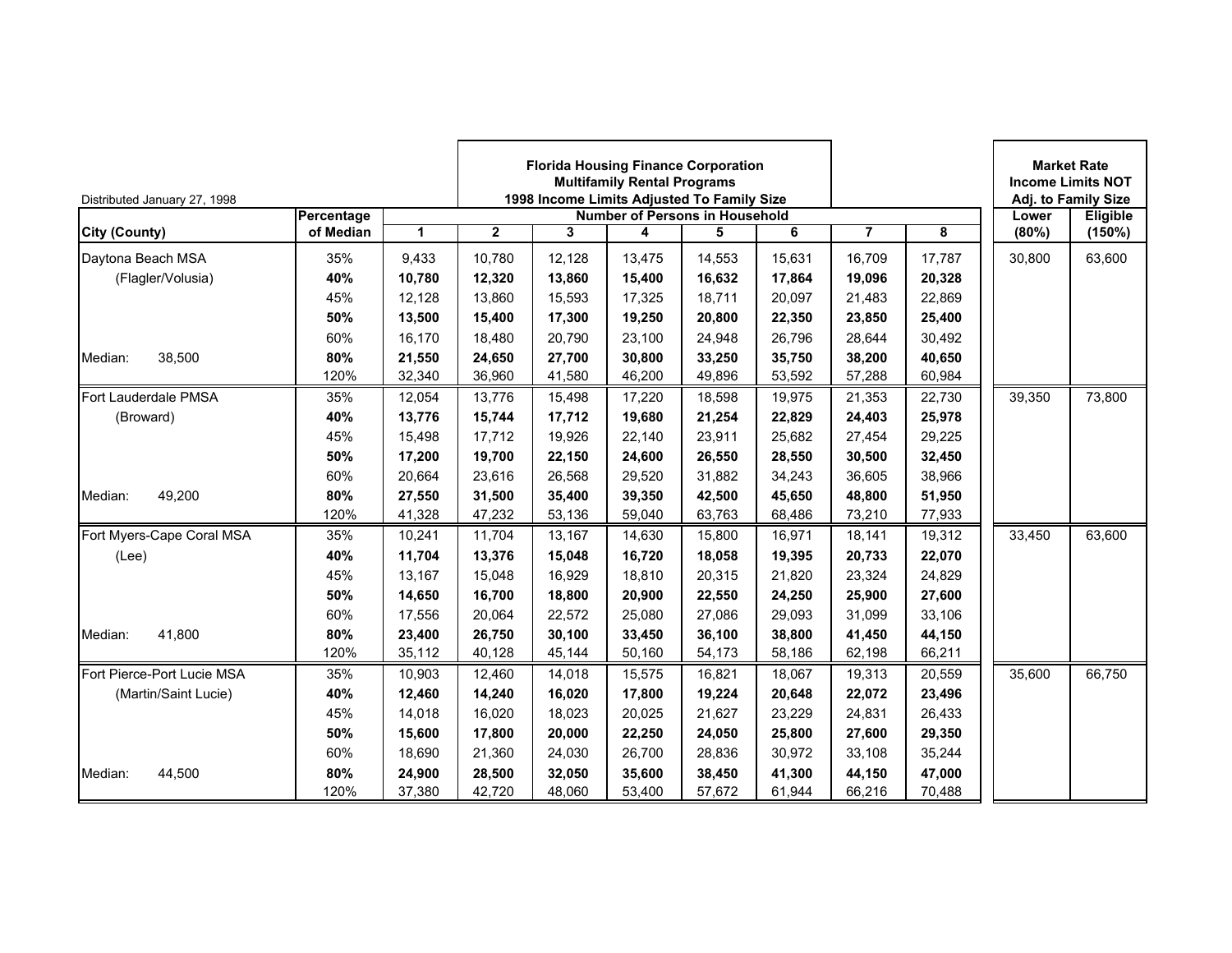| Distributed January 27, 1998 |            |        | <b>Florida Housing Finance Corporation</b><br><b>Multifamily Rental Programs</b><br>1998 Income Limits Adjusted To Family Size<br><b>Number of Persons in Household</b><br>$\mathbf{2}$<br>6<br>3<br>4<br>5 |        |        |        |        |                |        |        | <b>Market Rate</b><br><b>Income Limits NOT</b><br>Adj. to Family Size |
|------------------------------|------------|--------|-------------------------------------------------------------------------------------------------------------------------------------------------------------------------------------------------------------|--------|--------|--------|--------|----------------|--------|--------|-----------------------------------------------------------------------|
|                              | Percentage |        |                                                                                                                                                                                                             |        |        |        |        | $\overline{7}$ |        | Lower  | Eligible                                                              |
| <b>City (County)</b>         | of Median  | 1      |                                                                                                                                                                                                             |        |        |        |        |                | 8      | (80%)  | (150%)                                                                |
| Fort Walton Beach MSA        | 35%        | 9.776  | 11.172                                                                                                                                                                                                      | 12.569 | 13.965 | 15,082 | 16.199 | 17,317         | 18.434 | 31,900 | 63,600                                                                |
| (Okaloosa)                   | 40%        | 11,172 | 12,768                                                                                                                                                                                                      | 14,364 | 15,960 | 17,237 | 18,514 | 19,790         | 21,067 |        |                                                                       |
|                              | 45%        | 12,569 | 14,364                                                                                                                                                                                                      | 16,160 | 17,955 | 19,391 | 20,828 | 22,264         | 23,701 |        |                                                                       |
|                              | 50%        | 13,950 | 15,950                                                                                                                                                                                                      | 17,950 | 19,950 | 21,550 | 23,150 | 24,750         | 26,350 |        |                                                                       |
|                              | 60%        | 16,758 | 19,152                                                                                                                                                                                                      | 21,546 | 23,940 | 25,855 | 27,770 | 29,686         | 31,601 |        |                                                                       |
| 39,900<br>Median:            | 80%        | 22,350 | 25,550                                                                                                                                                                                                      | 28,750 | 31,900 | 34,450 | 37,050 | 39,600         | 42,150 |        |                                                                       |
|                              | 120%       | 33,516 | 38,304                                                                                                                                                                                                      | 43,092 | 47,880 | 51,710 | 55,541 | 59,371         | 63,202 |        |                                                                       |
| Gainesville MSA              | 35%        | 9.776  | 11,172                                                                                                                                                                                                      | 12,569 | 13,965 | 15,082 | 16,199 | 17,317         | 18,434 | 31,900 | 63,600                                                                |
| (Alachua)                    | 40%        | 11,172 | 12,768                                                                                                                                                                                                      | 14,364 | 15,960 | 17,237 | 18,514 | 19,790         | 21,067 |        |                                                                       |
|                              | 45%        | 12,569 | 14,364                                                                                                                                                                                                      | 16,160 | 17,955 | 19,391 | 20,828 | 22,264         | 23,701 |        |                                                                       |
|                              | 50%        | 13,950 | 15,950                                                                                                                                                                                                      | 17,950 | 19,950 | 21,550 | 23,150 | 24,750         | 26,350 |        |                                                                       |
|                              | 60%        | 16,758 | 19,152                                                                                                                                                                                                      | 21,546 | 23,940 | 25,855 | 27,770 | 29,686         | 31,601 |        |                                                                       |
| 39,900<br>Median:            | 80%        | 22,350 | 25,550                                                                                                                                                                                                      | 28,750 | 31,900 | 34,450 | 37.050 | 39,600         | 42,150 |        |                                                                       |
|                              | 120%       | 33,516 | 38,304                                                                                                                                                                                                      | 43,092 | 47,880 | 51,710 | 55,541 | 59,371         | 63,202 |        |                                                                       |
| Jacksonville MSA             | 35%        | 10,952 | 12,516                                                                                                                                                                                                      | 14,081 | 15,645 | 16,897 | 18,148 | 19,400         | 20,651 | 35,750 | 67,050                                                                |
| (Clay/Duval/                 | 40%        | 12,516 | 14,304                                                                                                                                                                                                      | 16,092 | 17,880 | 19,310 | 20,741 | 22,171         | 23,602 |        |                                                                       |
| Nassau/St. Johns)            | 45%        | 14,081 | 16,092                                                                                                                                                                                                      | 18,104 | 20,115 | 21,724 | 23,333 | 24,943         | 26,552 |        |                                                                       |
|                              | 50%        | 15,650 | 17,900                                                                                                                                                                                                      | 20,100 | 22,350 | 24,150 | 25,950 | 27,700         | 29,500 |        |                                                                       |
|                              | 60%        | 18,774 | 21,456                                                                                                                                                                                                      | 24,138 | 26,820 | 28,966 | 31,111 | 33,257         | 35,402 |        |                                                                       |
| 44,700<br>Median:            | 80%        | 25,050 | 28,600                                                                                                                                                                                                      | 32,200 | 35,750 | 38,600 | 41,500 | 44,350         | 47,200 |        |                                                                       |
|                              | 120%       | 37,548 | 42,912                                                                                                                                                                                                      | 48,276 | 53,640 | 57,931 | 62,222 | 66,514         | 70,805 |        |                                                                       |
| Lakeland-Winter Haven MSA    | 35%        | 9,482  | 10,836                                                                                                                                                                                                      | 12,191 | 13,545 | 14,629 | 15,712 | 16,796         | 17,879 | 30,950 | 63,600                                                                |
| (Polk)                       | 40%        | 10,836 | 12,384                                                                                                                                                                                                      | 13,932 | 15,480 | 16,718 | 17,957 | 19,195         | 20,434 |        |                                                                       |
|                              | 45%        | 12,191 | 13,932                                                                                                                                                                                                      | 15,674 | 17,415 | 18,808 | 20,201 | 21,595         | 22,988 |        |                                                                       |
|                              | 50%        | 13,550 | 15,500                                                                                                                                                                                                      | 17,400 | 19,350 | 20,900 | 22,450 | 24,000         | 25,550 |        |                                                                       |
|                              | 60%        | 16,254 | 18,576                                                                                                                                                                                                      | 20.898 | 23,220 | 25,078 | 26.935 | 28.793         | 30,650 |        |                                                                       |
| 38,700<br>Median:            | 80%        | 21,650 | 24,750                                                                                                                                                                                                      | 27,850 | 30,950 | 33,450 | 35,900 | 38,400         | 40,850 |        |                                                                       |
|                              | 120%       | 32,508 | 37,152                                                                                                                                                                                                      | 41,796 | 46,440 | 50,155 | 53,870 | 57,586         | 61,301 |        |                                                                       |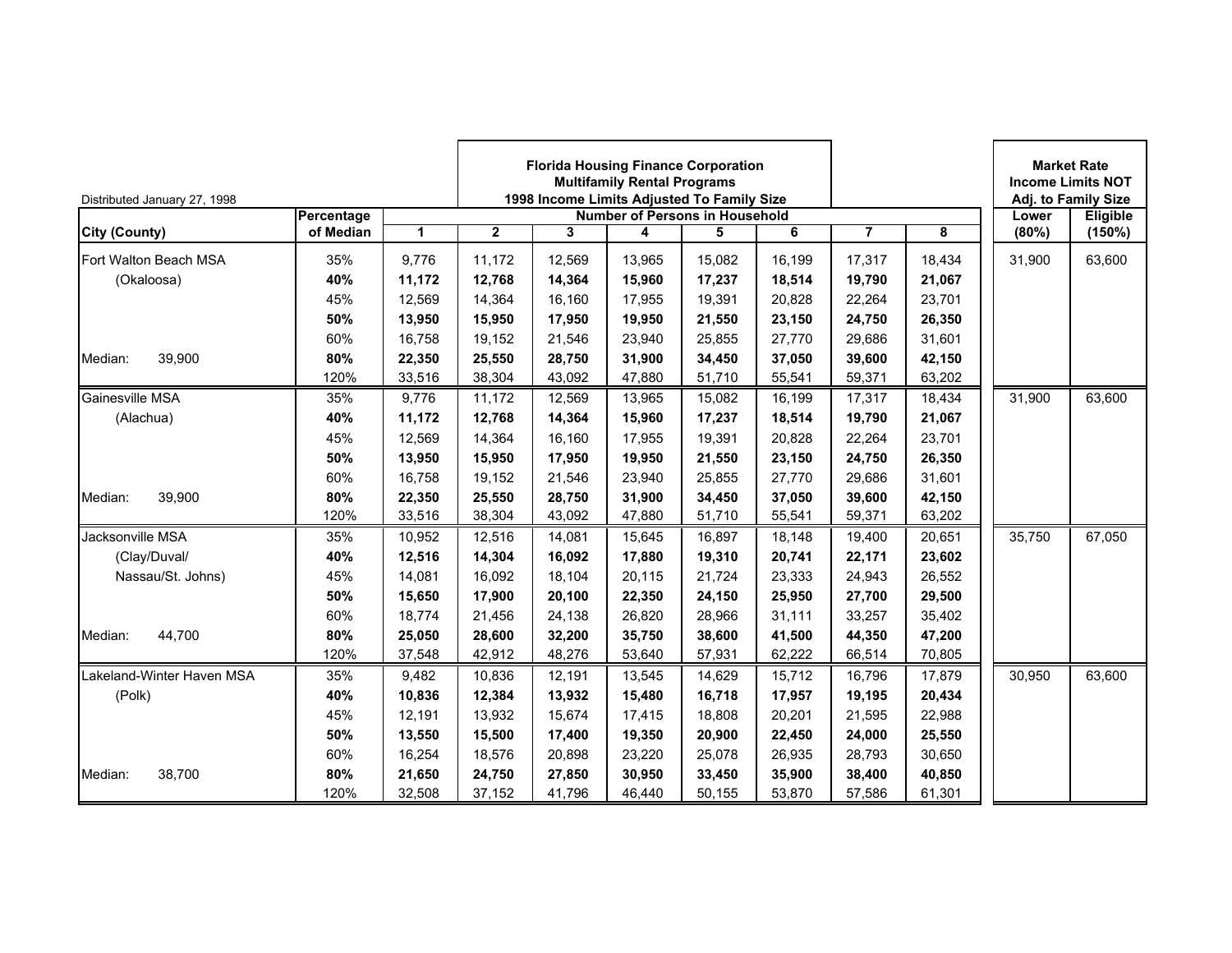| Distributed January 27, 1998 |            |        | <b>Florida Housing Finance Corporation</b><br><b>Multifamily Rental Programs</b><br>1998 Income Limits Adjusted To Family Size<br><b>Number of Persons in Household</b> |        |        |        |        |                |        | <b>Income Limits NOT</b> | <b>Market Rate</b><br>Adj. to Family Size |
|------------------------------|------------|--------|-------------------------------------------------------------------------------------------------------------------------------------------------------------------------|--------|--------|--------|--------|----------------|--------|--------------------------|-------------------------------------------|
|                              | Percentage |        |                                                                                                                                                                         |        |        |        |        |                |        | Lower                    | Eligible                                  |
| City (County)                | of Median  | 1      | $\overline{2}$                                                                                                                                                          | 3      | 4      | 5      | 6      | $\overline{7}$ | 8      | (80%)                    | (150%)                                    |
| Melbourne-Titusville-        | 35%        | 11,099 | 12,684                                                                                                                                                                  | 14,270 | 15,855 | 17,123 | 18,392 | 19,660         | 20,929 | 36,250                   | 67,950                                    |
| Palm Bay MSA                 | 40%        | 12,684 | 14,496                                                                                                                                                                  | 16,308 | 18,120 | 19,570 | 21,019 | 22,469         | 23,918 |                          |                                           |
| (Brevard)                    | 45%        | 14,270 | 16,308                                                                                                                                                                  | 18,347 | 20,385 | 22,016 | 23.647 | 25,277         | 26,908 |                          |                                           |
|                              | 50%        | 15,850 | 18,100                                                                                                                                                                  | 20,400 | 22,650 | 24,450 | 26,250 | 28,100         | 29,900 |                          |                                           |
|                              | 60%        | 19,026 | 21,744                                                                                                                                                                  | 24,462 | 27,180 | 29,354 | 31,529 | 33,703         | 35,878 |                          |                                           |
| 45,300<br>Median:            | 80%        | 25,350 | 29,000                                                                                                                                                                  | 32,600 | 36,250 | 39,150 | 42,050 | 44,950         | 47,850 |                          |                                           |
|                              | 120%       | 38,052 | 43,488                                                                                                                                                                  | 48,924 | 54,360 | 58,709 | 63,058 | 67,406         | 71,755 |                          |                                           |
| Miami PMSA                   | 35%        | 10,927 | 12,488                                                                                                                                                                  | 14,049 | 15,610 | 16,859 | 18,108 | 19,356         | 20,605 | 35,700                   | 63,600                                    |
| (Dade)                       | 40%        | 12,488 | 14,272                                                                                                                                                                  | 16,056 | 17,840 | 19,267 | 20,694 | 22,122         | 23,549 |                          |                                           |
|                              | 45%        | 14.049 | 16.056                                                                                                                                                                  | 18,063 | 20,070 | 21,676 | 23,281 | 24,887         | 26,492 |                          |                                           |
|                              | 50%        | 15,600 | 17,850                                                                                                                                                                  | 20,050 | 22,300 | 24,100 | 25,850 | 27,650         | 29,450 |                          |                                           |
|                              | 60%        | 18.732 | 21,408                                                                                                                                                                  | 24,084 | 26,760 | 28,901 | 31,042 | 33,182         | 35,323 |                          |                                           |
| 39,200<br>Median:            | 80%        | 25.000 | 28,550                                                                                                                                                                  | 32,100 | 35,700 | 38,550 | 41,400 | 44,250         | 47,100 |                          |                                           |
|                              | 120%       | 37,464 | 42,816                                                                                                                                                                  | 48,168 | 53,520 | 57,802 | 62,083 | 66,365         | 70,646 |                          |                                           |
| Naples MSA                   | 35%        | 13,255 | 15,148                                                                                                                                                                  | 17,042 | 18,935 | 20,450 | 21,965 | 23,479         | 24,994 | 43,300                   | 81,150                                    |
| (Collier)                    | 40%        | 15,148 | 17,312                                                                                                                                                                  | 19,476 | 21,640 | 23,371 | 25,102 | 26,834         | 28,565 |                          |                                           |
|                              | 45%        | 17,042 | 19,476                                                                                                                                                                  | 21,911 | 24,345 | 26,293 | 28,240 | 30,188         | 32,135 |                          |                                           |
|                              | 50%        | 18,950 | 21,650                                                                                                                                                                  | 24,350 | 27,050 | 29,200 | 31,400 | 33,550         | 35,700 |                          |                                           |
|                              | 60%        | 22,722 | 25,968                                                                                                                                                                  | 29,214 | 32,460 | 35,057 | 37,654 | 40.250         | 42,847 |                          |                                           |
| Median:<br>54,100            | 80%        | 30,300 | 34,600                                                                                                                                                                  | 38,950 | 43,300 | 46,750 | 50,200 | 53,650         | 57,150 |                          |                                           |
|                              | 120%       | 45,444 | 51,936                                                                                                                                                                  | 58,428 | 64,920 | 70,114 | 75,307 | 80,501         | 85,694 |                          |                                           |
| Ocala MSA                    | 35%        | 8,477  | 9,688                                                                                                                                                                   | 10,899 | 12,110 | 13,079 | 14.048 | 15,016         | 15,985 | 27,700                   | 63,600                                    |
| (Marion)                     | 40%        | 9.688  | 11,072                                                                                                                                                                  | 12,456 | 13,840 | 14,947 | 16.054 | 17,162         | 18,269 |                          |                                           |
|                              | 45%        | 10,899 | 12,456                                                                                                                                                                  | 14,013 | 15,570 | 16,816 | 18,061 | 19,307         | 20,552 |                          |                                           |
|                              | 50%        | 12,100 | 13,850                                                                                                                                                                  | 15,550 | 17,300 | 18,700 | 20,050 | 21,450         | 22,850 |                          |                                           |
|                              | 60%        | 14,532 | 16,608                                                                                                                                                                  | 18,684 | 20,760 | 22,421 | 24,082 | 25,742         | 27,403 |                          |                                           |
| Median:<br>34,600            | 80%        | 19,400 | 22,150                                                                                                                                                                  | 24,900 | 27,700 | 29,900 | 32,100 | 34,300         | 36,550 |                          |                                           |
|                              | 120%       | 29,064 | 33,216                                                                                                                                                                  | 37,368 | 41,520 | 44,842 | 48,163 | 51,485         | 54,806 |                          |                                           |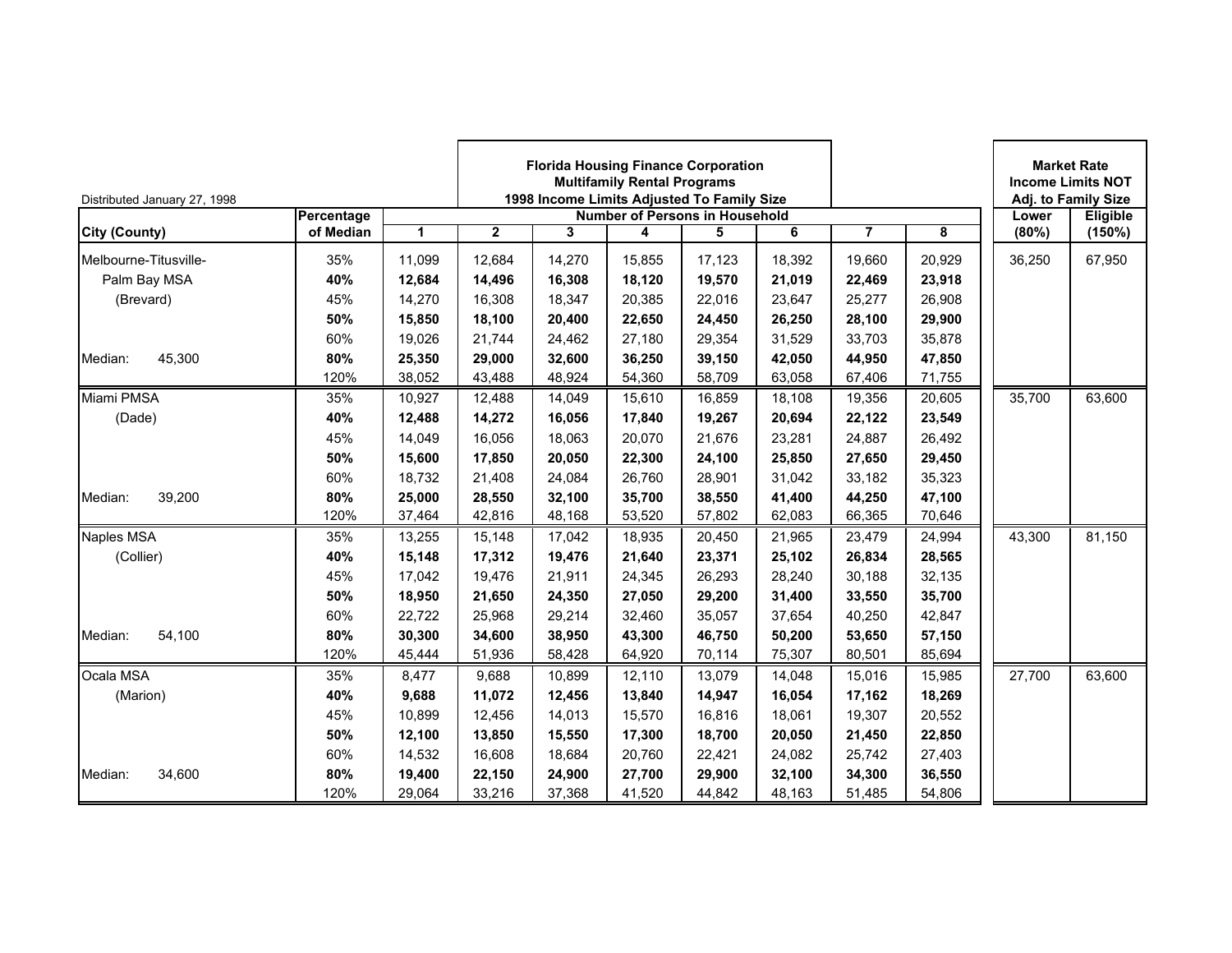| Distributed January 27, 1998 |            |        |              |        | <b>Multifamily Rental Programs</b> | <b>Florida Housing Finance Corporation</b><br>1998 Income Limits Adjusted To Family Size |        |                |        | <b>Market Rate</b><br><b>Income Limits NOT</b><br>Adj. to Family Size |          |
|------------------------------|------------|--------|--------------|--------|------------------------------------|------------------------------------------------------------------------------------------|--------|----------------|--------|-----------------------------------------------------------------------|----------|
|                              | Percentage |        |              |        |                                    | <b>Number of Persons in Household</b>                                                    |        |                |        | Lower                                                                 | Eligible |
| City (County)                | of Median  | 1      | $\mathbf{2}$ | 3      | 4                                  | 5                                                                                        | 6      | $\overline{7}$ | 8      | (80%)                                                                 | (150%)   |
| Orlando MSA                  | 35%        | 10.903 | 12.460       | 14,018 | 15,575                             | 16,821                                                                                   | 18.067 | 19,313         | 20,559 | 35,600                                                                | 66,750   |
| (Lake/Orange/                | 40%        | 12,460 | 14,240       | 16,020 | 17,800                             | 19,224                                                                                   | 20,648 | 22,072         | 23,496 |                                                                       |          |
| Osceola/Seminole)            | 45%        | 14,018 | 16,020       | 18,023 | 20,025                             | 21,627                                                                                   | 23,229 | 24,831         | 26,433 |                                                                       |          |
|                              | 50%        | 15,600 | 17,800       | 20,000 | 22,250                             | 24,050                                                                                   | 25,800 | 27,600         | 29,350 |                                                                       |          |
|                              | 60%        | 18.690 | 21,360       | 24,030 | 26,700                             | 28,836                                                                                   | 30.972 | 33,108         | 35,244 |                                                                       |          |
| 44,500<br>Median:            | 80%        | 24,900 | 28,500       | 32,050 | 35,600                             | 38,450                                                                                   | 41,300 | 44,150         | 47,000 |                                                                       |          |
|                              | 120%       | 37,380 | 42,720       | 48,060 | 53,400                             | 57,672                                                                                   | 61,944 | 66,216         | 70,488 |                                                                       |          |
| Panama City MSA              | 35%        | 9,114  | 10,416       | 11,718 | 13,020                             | 14,062                                                                                   | 15,103 | 16,145         | 17,186 | 29,750                                                                | 63,600   |
| (Bay)                        | 40%        | 10,416 | 11,904       | 13,392 | 14,880                             | 16,070                                                                                   | 17,261 | 18,451         | 19,642 |                                                                       |          |
|                              | 45%        | 11,718 | 13,392       | 15,066 | 16,740                             | 18,079                                                                                   | 19,418 | 20,758         | 22,097 |                                                                       |          |
|                              | 50%        | 13,000 | 14,900       | 16,750 | 18,600                             | 20,100                                                                                   | 21,600 | 23,050         | 24,550 |                                                                       |          |
|                              | 60%        | 15.624 | 17,856       | 20,088 | 22,320                             | 24,106                                                                                   | 25,891 | 27,677         | 29,462 |                                                                       |          |
| 37,200<br>Median:            | 80%        | 20.850 | 23,800       | 26,800 | 29,750                             | 32,150                                                                                   | 34.500 | 36,900         | 39,300 |                                                                       |          |
|                              | 120%       | 31,248 | 35,712       | 40,176 | 44,640                             | 48,211                                                                                   | 51,782 | 55,354         | 58,925 |                                                                       |          |
| Pensacola MSA                | 35%        | 9,506  | 10,864       | 12,222 | 13,580                             | 14,666                                                                                   | 15,753 | 16,839         | 17,926 | 31,050                                                                | 63,600   |
| (Escambia/Santa Rosa)        | 40%        | 10,864 | 12,416       | 13,968 | 15,520                             | 16,762                                                                                   | 18,003 | 19,245         | 20,486 |                                                                       |          |
|                              | 45%        | 12,222 | 13,968       | 15,714 | 17,460                             | 18,857                                                                                   | 20,254 | 21,650         | 23,047 |                                                                       |          |
|                              | 50%        | 13,600 | 15,500       | 17,450 | 19,400                             | 20,950                                                                                   | 22,500 | 24,050         | 25,600 |                                                                       |          |
|                              | 60%        | 16,296 | 18,624       | 20,952 | 23,280                             | 25,142                                                                                   | 27,005 | 28,867         | 30,730 |                                                                       |          |
| 38,800<br>Median:            | 80%        | 21,750 | 24,850       | 27,950 | 31,050                             | 33,500                                                                                   | 36,000 | 38,500         | 40,950 |                                                                       |          |
|                              | 120%       | 32,592 | 37,248       | 41,904 | 46,560                             | 50,285                                                                                   | 54,010 | 57,734         | 61,459 |                                                                       |          |
| Punta Gorda MSA              | 35%        | 9,482  | 10,836       | 12,191 | 13,545                             | 14,629                                                                                   | 15,712 | 16,796         | 17,879 | 30,950                                                                | 63,600   |
| (Charlotte)                  | 40%        | 10,836 | 12,384       | 13,932 | 15,480                             | 16,718                                                                                   | 17,957 | 19,195         | 20,434 |                                                                       |          |
|                              | 45%        | 12,191 | 13,932       | 15,674 | 17,415                             | 18,808                                                                                   | 20,201 | 21,595         | 22,988 |                                                                       |          |
|                              | 50%        | 13,550 | 15,500       | 17,400 | 19,350                             | 20,900                                                                                   | 22,450 | 24,000         | 25,550 |                                                                       |          |
|                              | 60%        | 16,254 | 18,576       | 20,898 | 23,220                             | 25,078                                                                                   | 26.935 | 28.793         | 30,650 |                                                                       |          |
| 38,700<br>Median:            | 80%        | 21,650 | 24,750       | 27,850 | 30,950                             | 33,450                                                                                   | 35,900 | 38,400         | 40,850 |                                                                       |          |
|                              | 120%       | 32,508 | 37,152       | 41,796 | 46,440                             | 50,155                                                                                   | 53,870 | 57,586         | 61,301 |                                                                       |          |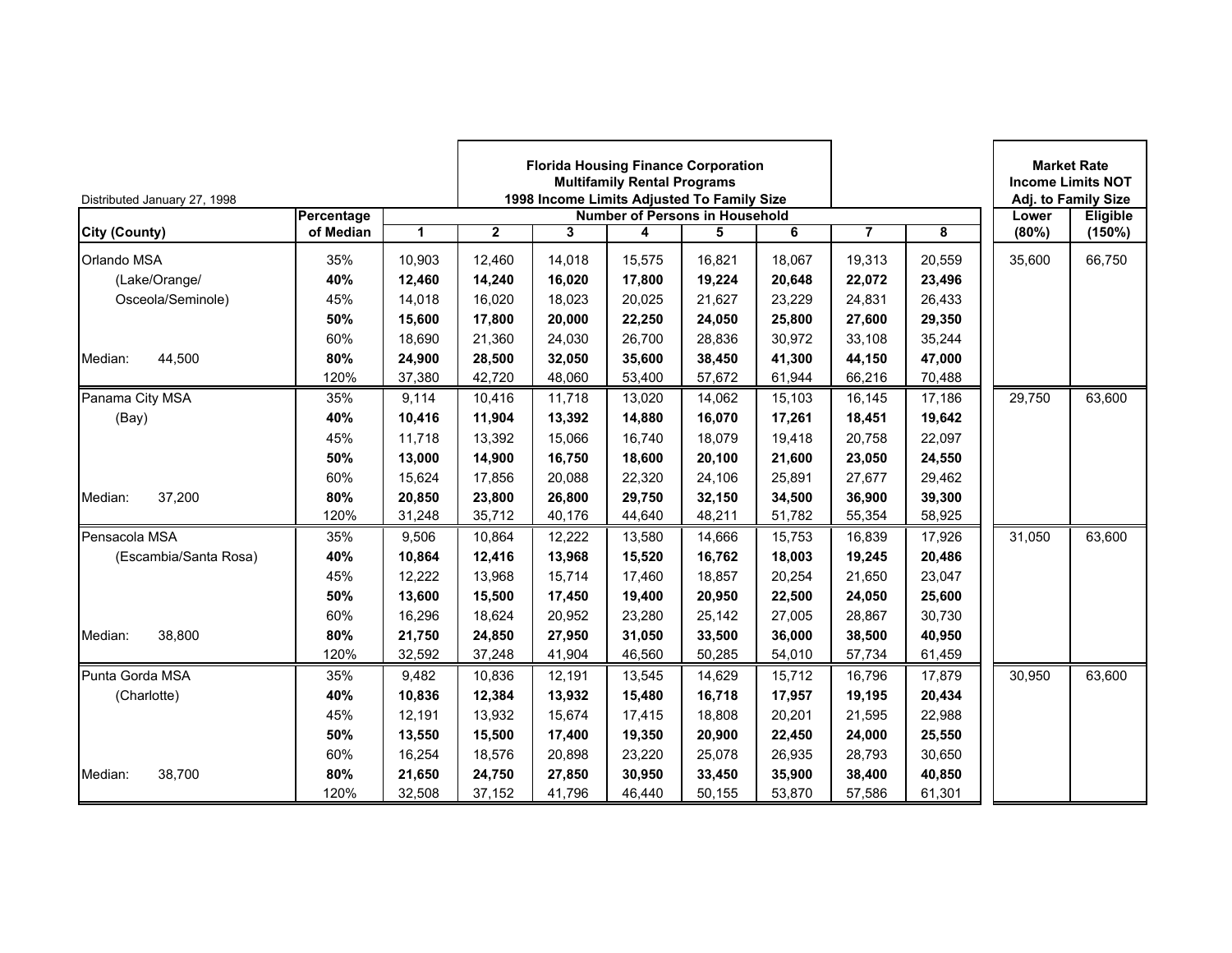| Distributed January 27, 1998 |            |        | <b>Florida Housing Finance Corporation</b><br><b>Multifamily Rental Programs</b><br>1998 Income Limits Adjusted To Family Size<br><b>Number of Persons in Household</b><br>$\mathbf{2}$<br>6<br>3<br>4<br>5 |        |        |        |        |                |        |        | <b>Market Rate</b><br><b>Income Limits NOT</b><br>Adj. to Family Size |
|------------------------------|------------|--------|-------------------------------------------------------------------------------------------------------------------------------------------------------------------------------------------------------------|--------|--------|--------|--------|----------------|--------|--------|-----------------------------------------------------------------------|
|                              | Percentage | 1      |                                                                                                                                                                                                             |        |        |        |        | $\overline{7}$ | 8      | Lower  | Eligible                                                              |
| <b>City (County)</b>         | of Median  |        |                                                                                                                                                                                                             |        |        |        |        |                |        | (80%)  | (150%)                                                                |
| Sarasota-Bradenton MSA       | 35%        | 10.609 | 12.124                                                                                                                                                                                                      | 13.640 | 15.155 | 16.367 | 17.580 | 18.792         | 20.005 | 34,650 | 64,950                                                                |
| (Manatee/Sarasota)           | 40%        | 12,124 | 13,856                                                                                                                                                                                                      | 15,588 | 17,320 | 18,706 | 20,091 | 21,477         | 22,862 |        |                                                                       |
|                              | 45%        | 13,640 | 15,588                                                                                                                                                                                                      | 17,537 | 19,485 | 21,044 | 22,603 | 24,161         | 25,720 |        |                                                                       |
|                              | 50%        | 15,150 | 17,300                                                                                                                                                                                                      | 19,500 | 21,650 | 23,400 | 25,100 | 26,850         | 28,600 |        |                                                                       |
|                              | 60%        | 18,186 | 20,784                                                                                                                                                                                                      | 23,382 | 25,980 | 28,058 | 30,137 | 32,215         | 34,294 |        |                                                                       |
| 43,300<br>Median:            | 80%        | 24,250 | 27,700                                                                                                                                                                                                      | 31,200 | 34,650 | 37,400 | 40,200 | 42,950         | 45,700 |        |                                                                       |
|                              | 120%       | 36,372 | 41,568                                                                                                                                                                                                      | 46,764 | 51,960 | 56,117 | 60,274 | 64,430         | 68,587 |        |                                                                       |
| Tallahassee MSA              | 35%        | 11,246 | 12,852                                                                                                                                                                                                      | 14,459 | 16,065 | 17,350 | 18,635 | 19,921         | 21,206 | 36,700 | 68,850                                                                |
| (Gadsden/Leon)               | 40%        | 12,852 | 14,688                                                                                                                                                                                                      | 16,524 | 18,360 | 19,829 | 21,298 | 22,766         | 24,235 |        |                                                                       |
|                              | 45%        | 14,459 | 16,524                                                                                                                                                                                                      | 18,590 | 20,655 | 22,307 | 23,960 | 25,612         | 27,265 |        |                                                                       |
|                              | 50%        | 16,050 | 18,350                                                                                                                                                                                                      | 20,650 | 22,950 | 24,800 | 26,600 | 28,450         | 30,300 |        |                                                                       |
|                              | 60%        | 19,278 | 22,032                                                                                                                                                                                                      | 24,786 | 27,540 | 29,743 | 31,946 | 34,150         | 36,353 |        |                                                                       |
| 45,900<br>Median:            | 80%        | 25,700 | 29,400                                                                                                                                                                                                      | 33,050 | 36,700 | 39,650 | 42.600 | 45,550         | 48,450 |        |                                                                       |
|                              | 120%       | 38,556 | 44,064                                                                                                                                                                                                      | 49,572 | 55,080 | 59,486 | 63,893 | 68,299         | 72,706 |        |                                                                       |
| Tampa-St.Petersburg-         | 35%        | 10,290 | 11,760                                                                                                                                                                                                      | 13,230 | 14,700 | 15,876 | 17,052 | 18,228         | 19,404 | 33,600 | 63,600                                                                |
| <b>Clearwater MSA</b>        | 40%        | 11,760 | 13,440                                                                                                                                                                                                      | 15,120 | 16,800 | 18,144 | 19,488 | 20,832         | 22,176 |        |                                                                       |
| (Hernando/Hillsborough/      | 45%        | 13,230 | 15,120                                                                                                                                                                                                      | 17,010 | 18,900 | 20,412 | 21,924 | 23,436         | 24,948 |        |                                                                       |
| Pasco/Pinellas)              | 50%        | 14,700 | 16,800                                                                                                                                                                                                      | 18,900 | 21,000 | 22,700 | 24,350 | 26,050         | 27,700 |        |                                                                       |
|                              | 60%        | 17,640 | 20,160                                                                                                                                                                                                      | 22,680 | 25,200 | 27,216 | 29,232 | 31,248         | 33,264 |        |                                                                       |
| 42,000<br>Median:            | 80%        | 23,500 | 26,900                                                                                                                                                                                                      | 30,250 | 33,600 | 36,300 | 38,950 | 41,650         | 44,350 |        |                                                                       |
|                              | 120%       | 35,280 | 40,320                                                                                                                                                                                                      | 45,360 | 50,400 | 54,432 | 58,464 | 62,496         | 66,528 |        |                                                                       |
| West Palm Beach-             | 35%        | 12,544 | 14,336                                                                                                                                                                                                      | 16,128 | 17,920 | 19,354 | 20,787 | 22,221         | 23,654 | 40,950 | 76,800                                                                |
| Boca Raton MSA               | 40%        | 14,336 | 16,384                                                                                                                                                                                                      | 18,432 | 20,480 | 22,118 | 23,757 | 25,395         | 27,034 |        |                                                                       |
| (Palm Beach)                 | 45%        | 16,128 | 18,432                                                                                                                                                                                                      | 20,736 | 23,040 | 24,883 | 26.726 | 28,570         | 30,413 |        |                                                                       |
|                              | 50%        | 17,900 | 20,500                                                                                                                                                                                                      | 23,050 | 25,600 | 27,650 | 29,700 | 31,750         | 33,800 |        |                                                                       |
|                              | 60%        | 21.504 | 24.576                                                                                                                                                                                                      | 27.648 | 30,720 | 33,178 | 35.635 | 38,093         | 40,550 |        |                                                                       |
| 51,200<br>Median:            | 80%        | 28,650 | 32,750                                                                                                                                                                                                      | 36,850 | 40,950 | 44,250 | 47,500 | 50,800         | 54,050 |        |                                                                       |
|                              | 120%       | 43,008 | 49,152                                                                                                                                                                                                      | 55,296 | 61,440 | 66,355 | 71,270 | 76,186         | 81,101 |        |                                                                       |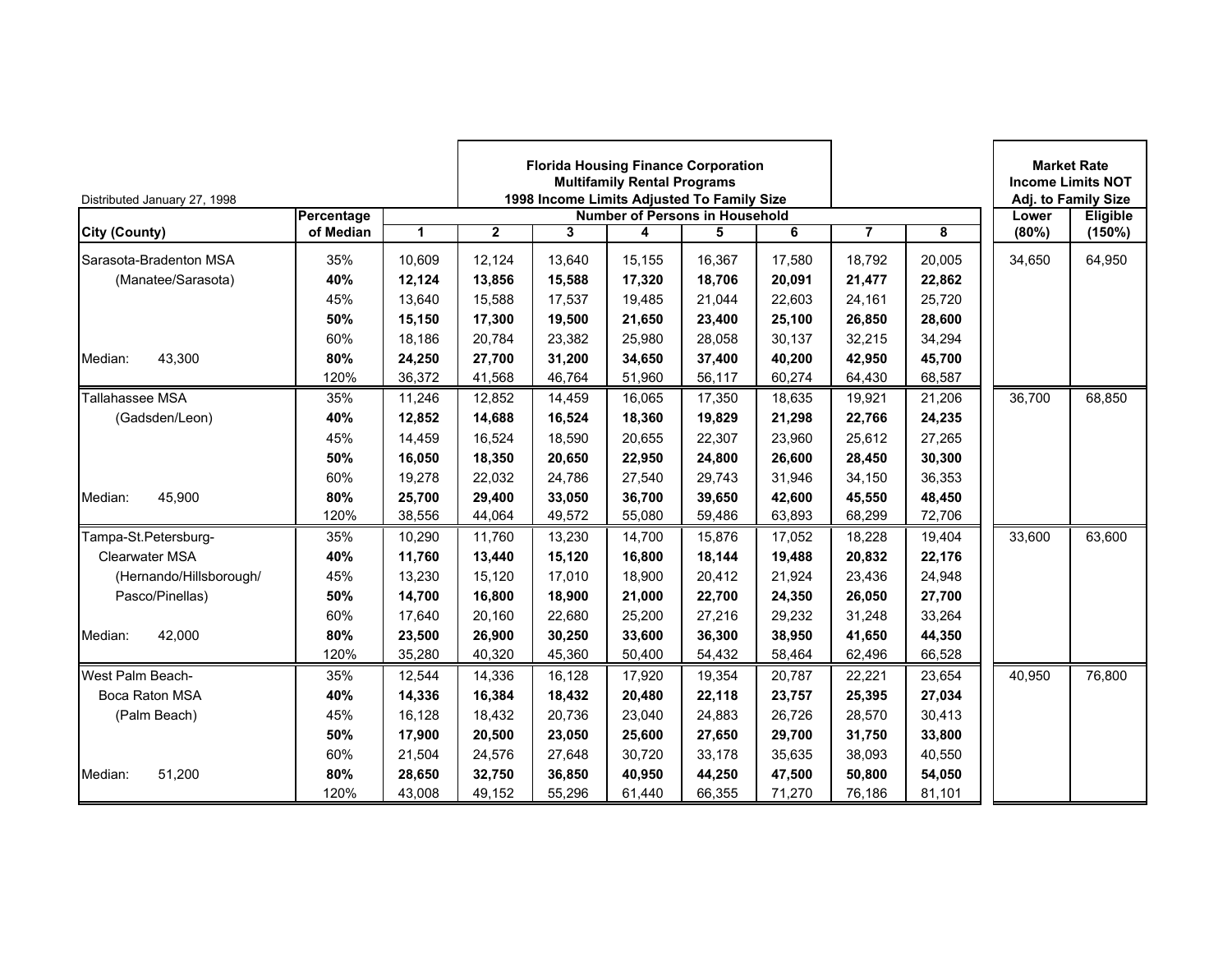| Distributed January 27, 1998 |            |        |              |        | <b>Multifamily Rental Programs</b> | <b>Florida Housing Finance Corporation</b><br>1998 Income Limits Adjusted To Family Size |        |                |        |        | <b>Market Rate</b><br><b>Income Limits NOT</b><br>Adj. to Family Size |
|------------------------------|------------|--------|--------------|--------|------------------------------------|------------------------------------------------------------------------------------------|--------|----------------|--------|--------|-----------------------------------------------------------------------|
|                              | Percentage |        |              |        |                                    | <b>Number of Persons in Household</b>                                                    |        |                |        | Lower  | Eligible                                                              |
| <b>City (County)</b>         | of Median  | 1      | $\mathbf{2}$ | 3      | 4                                  | 5                                                                                        | 6      | $\overline{7}$ | 8      | (80%)  | (150%)                                                                |
| <b>Baker County</b>          | 35%        | 8.771  | 10.024       | 11,277 | 12,530                             | 13,532                                                                                   | 14,535 | 15,537         | 16,540 | 28,650 | 63,600                                                                |
|                              | 40%        | 10,024 | 11,456       | 12,888 | 14,320                             | 15,466                                                                                   | 16,611 | 17,757         | 18,902 |        |                                                                       |
|                              | 45%        | 11,277 | 12,888       | 14,499 | 16,110                             | 17,399                                                                                   | 18,688 | 19,976         | 21,265 |        |                                                                       |
|                              | 50%        | 12,550 | 14,300       | 16,100 | 17,900                             | 19,350                                                                                   | 20,750 | 22,200         | 23,650 |        |                                                                       |
|                              | 60%        | 15,036 | 17,184       | 19,332 | 21,480                             | 23,198                                                                                   | 24,917 | 26,635         | 28,354 |        |                                                                       |
| 35,800<br>Median:            | 80%        | 20,050 | 22,900       | 25,800 | 28,650                             | 30,950                                                                                   | 33,200 | 35,500         | 37,800 |        |                                                                       |
|                              | 120%       | 30,072 | 34,368       | 38,664 | 42,960                             | 46,397                                                                                   | 49,834 | 53,270         | 56,707 |        |                                                                       |
| <b>Bradford County</b>       | 35%        | 9,261  | 10,584       | 11,907 | 13,230                             | 14,288                                                                                   | 15,347 | 16,405         | 17,464 | 30,250 | 63,600                                                                |
|                              | 40%        | 10,584 | 12,096       | 13,608 | 15,120                             | 16,330                                                                                   | 17,539 | 18,749         | 19,958 |        |                                                                       |
|                              | 45%        | 11,907 | 13,608       | 15,309 | 17,010                             | 18,371                                                                                   | 19,732 | 21,092         | 22,453 |        |                                                                       |
|                              | 50%        | 13,250 | 15,100       | 17,000 | 18,900                             | 20,400                                                                                   | 21,900 | 23,450         | 24,950 |        |                                                                       |
|                              | 60%        | 15,876 | 18,144       | 20,412 | 22,680                             | 24,494                                                                                   | 26,309 | 28,123         | 29,938 |        |                                                                       |
| 37,800<br>Median:            | 80%        | 21.150 | 24,200       | 27,200 | 30,250                             | 32,650                                                                                   | 35.100 | 37,500         | 39,900 |        |                                                                       |
|                              | 120%       | 31,752 | 36,288       | 40,824 | 45,360                             | 48,989                                                                                   | 52,618 | 56,246         | 59,875 |        |                                                                       |
| <b>Calhoun County</b>        | 35%        | 8,159  | 9,324        | 10,490 | 11,655                             | 12,587                                                                                   | 13,520 | 14,452         | 15,385 | 26,650 | 63,600                                                                |
|                              | 40%        | 9,324  | 10,656       | 11,988 | 13,320                             | 14,386                                                                                   | 15,451 | 16,517         | 17,582 |        |                                                                       |
|                              | 45%        | 10,490 | 11,988       | 13,487 | 14,985                             | 16,184                                                                                   | 17,383 | 18,581         | 19,780 |        |                                                                       |
|                              | 50%        | 11,650 | 13,300       | 15,000 | 16,650                             | 18,000                                                                                   | 19,300 | 20,650         | 22,000 |        |                                                                       |
|                              | 60%        | 13,986 | 15,984       | 17,982 | 19,980                             | 21,578                                                                                   | 23,177 | 24,775         | 26,374 |        |                                                                       |
| 27,400<br>Median:            | 80%        | 18,650 | 21,300       | 24,000 | 26,650                             | 28,750                                                                                   | 30,900 | 33,050         | 35,150 |        |                                                                       |
|                              | 120%       | 27,972 | 31,968       | 35,964 | 39,960                             | 43,157                                                                                   | 46,354 | 49,550         | 52,747 |        |                                                                       |
| <b>Citrus County</b>         | 35%        | 8,159  | 9,324        | 10,490 | 11,655                             | 12,587                                                                                   | 13,520 | 14,452         | 15,385 | 26,650 | 63,600                                                                |
|                              | 40%        | 9,324  | 10,656       | 11,988 | 13,320                             | 14,386                                                                                   | 15,451 | 16,517         | 17,582 |        |                                                                       |
|                              | 45%        | 10.490 | 11,988       | 13,487 | 14,985                             | 16,184                                                                                   | 17,383 | 18,581         | 19,780 |        |                                                                       |
|                              | 50%        | 11,650 | 13,300       | 15,000 | 16,650                             | 18,000                                                                                   | 19,300 | 20,650         | 22,000 |        |                                                                       |
|                              | 60%        | 13.986 | 15,984       | 17,982 | 19,980                             | 21,578                                                                                   | 23.177 | 24,775         | 26,374 |        |                                                                       |
| 32,800<br>Median:            | 80%        | 18,650 | 21,300       | 24,000 | 26,650                             | 28,750                                                                                   | 30,900 | 33,050         | 35,150 |        |                                                                       |
|                              | 120%       | 27,972 | 31,968       | 35,964 | 39,960                             | 43,157                                                                                   | 46,354 | 49,550         | 52,747 |        |                                                                       |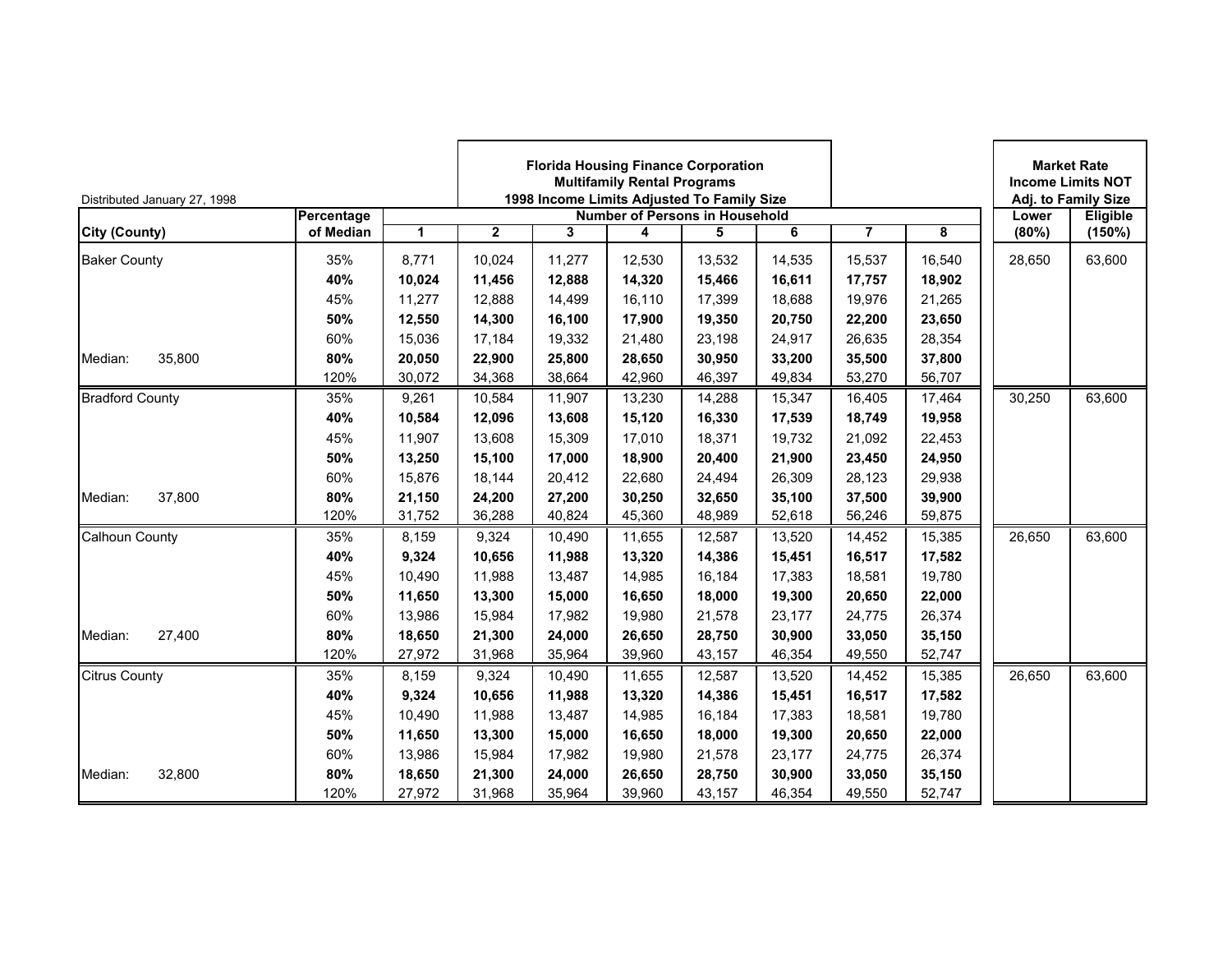| Distributed January 27, 1998 |            |        | <b>Florida Housing Finance Corporation</b><br><b>Multifamily Rental Programs</b><br>1998 Income Limits Adjusted To Family Size<br><b>Number of Persons in Household</b><br>$\mathbf{2}$<br>6<br>3<br>4<br>5 |        |        |        |        |                |        |        | <b>Market Rate</b><br><b>Income Limits NOT</b><br>Adj. to Family Size |
|------------------------------|------------|--------|-------------------------------------------------------------------------------------------------------------------------------------------------------------------------------------------------------------|--------|--------|--------|--------|----------------|--------|--------|-----------------------------------------------------------------------|
|                              | Percentage |        |                                                                                                                                                                                                             |        |        |        |        | $\overline{7}$ |        | Lower  | Eligible                                                              |
| City (County)                | of Median  | 1      |                                                                                                                                                                                                             |        |        |        |        |                | 8      | (80%)  | (150%)                                                                |
| Columbia County              | 35%        | 8.428  | 9,632                                                                                                                                                                                                       | 10.836 | 12.040 | 13,003 | 13.966 | 14,930         | 15.893 | 27,500 | 63,600                                                                |
|                              | 40%        | 9,632  | 11,008                                                                                                                                                                                                      | 12,384 | 13,760 | 14,861 | 15,962 | 17,062         | 18,163 |        |                                                                       |
|                              | 45%        | 10,836 | 12,384                                                                                                                                                                                                      | 13,932 | 15,480 | 16,718 | 17,957 | 19,195         | 20,434 |        |                                                                       |
|                              | 50%        | 12,050 | 13,750                                                                                                                                                                                                      | 15,500 | 17,200 | 18,600 | 19,950 | 21,350         | 22,700 |        |                                                                       |
|                              | 60%        | 14,448 | 16,512                                                                                                                                                                                                      | 18,576 | 20,640 | 22,291 | 23,942 | 25,594         | 27,245 |        |                                                                       |
| Median:<br>34,400            | 80%        | 19,250 | 22,000                                                                                                                                                                                                      | 24,750 | 27,500 | 29,700 | 31,900 | 34,100         | 36,350 |        |                                                                       |
|                              | 120%       | 28,896 | 33,024                                                                                                                                                                                                      | 37,152 | 41,280 | 44,582 | 47,885 | 51,187         | 54,490 |        |                                                                       |
| DeSoto County                | 35%        | 8,159  | 9,324                                                                                                                                                                                                       | 10,490 | 11,655 | 12,587 | 13,520 | 14,452         | 15,385 | 26,650 | 63,600                                                                |
|                              | 40%        | 9,324  | 10,656                                                                                                                                                                                                      | 11,988 | 13,320 | 14,386 | 15,451 | 16,517         | 17,582 |        |                                                                       |
|                              | 45%        | 10,490 | 11,988                                                                                                                                                                                                      | 13,487 | 14,985 | 16,184 | 17,383 | 18,581         | 19,780 |        |                                                                       |
|                              | 50%        | 11,650 | 13,300                                                                                                                                                                                                      | 15,000 | 16,650 | 18,000 | 19,300 | 20,650         | 22,000 |        |                                                                       |
|                              | 60%        | 13,986 | 15,984                                                                                                                                                                                                      | 17,982 | 19,980 | 21,578 | 23,177 | 24,775         | 26,374 |        |                                                                       |
| 29,200<br>Median:            | 80%        | 18.650 | 21,300                                                                                                                                                                                                      | 24,000 | 26,650 | 28,750 | 30.900 | 33,050         | 35,150 |        |                                                                       |
|                              | 120%       | 27,972 | 31,968                                                                                                                                                                                                      | 35,964 | 39,960 | 43,157 | 46,354 | 49,550         | 52,747 |        |                                                                       |
| <b>Dixie County</b>          | 35%        | 8,159  | 9,324                                                                                                                                                                                                       | 10,490 | 11,655 | 12,587 | 13,520 | 14,452         | 15,385 | 26,650 | 63,600                                                                |
|                              | 40%        | 9,324  | 10,656                                                                                                                                                                                                      | 11,988 | 13,320 | 14,386 | 15,451 | 16,517         | 17,582 |        |                                                                       |
|                              | 45%        | 10,490 | 11,988                                                                                                                                                                                                      | 13,487 | 14,985 | 16,184 | 17,383 | 18,581         | 19,780 |        |                                                                       |
|                              | 50%        | 11,650 | 13,300                                                                                                                                                                                                      | 15,000 | 16,650 | 18,000 | 19,300 | 20,650         | 22,000 |        |                                                                       |
|                              | 60%        | 13,986 | 15,984                                                                                                                                                                                                      | 17,982 | 19,980 | 21,578 | 23,177 | 24,775         | 26,374 |        |                                                                       |
| 22,800<br>Median:            | 80%        | 18,650 | 21,300                                                                                                                                                                                                      | 24,000 | 26,650 | 28,750 | 30,900 | 33,050         | 35,150 |        |                                                                       |
|                              | 120%       | 27,972 | 31,968                                                                                                                                                                                                      | 35,964 | 39,960 | 43,157 | 46,354 | 49,550         | 52,747 |        |                                                                       |
| <b>Franklin County</b>       | 35%        | 8,159  | 9,324                                                                                                                                                                                                       | 10,490 | 11,655 | 12,587 | 13,520 | 14,452         | 15,385 | 26,650 | 63,600                                                                |
|                              | 40%        | 9,324  | 10,656                                                                                                                                                                                                      | 11,988 | 13,320 | 14,386 | 15,451 | 16,517         | 17,582 |        |                                                                       |
|                              | 45%        | 10.490 | 11,988                                                                                                                                                                                                      | 13,487 | 14,985 | 16,184 | 17,383 | 18,581         | 19,780 |        |                                                                       |
|                              | 50%        | 11,650 | 13,300                                                                                                                                                                                                      | 15,000 | 16,650 | 18,000 | 19,300 | 20,650         | 22,000 |        |                                                                       |
|                              | 60%        | 13.986 | 15,984                                                                                                                                                                                                      | 17,982 | 19,980 | 21,578 | 23.177 | 24,775         | 26,374 |        |                                                                       |
| 27,800<br>Median:            | 80%        | 18,650 | 21,300                                                                                                                                                                                                      | 24,000 | 26,650 | 28,750 | 30,900 | 33,050         | 35,150 |        |                                                                       |
|                              | 120%       | 27,972 | 31,968                                                                                                                                                                                                      | 35,964 | 39,960 | 43,157 | 46,354 | 49,550         | 52,747 |        |                                                                       |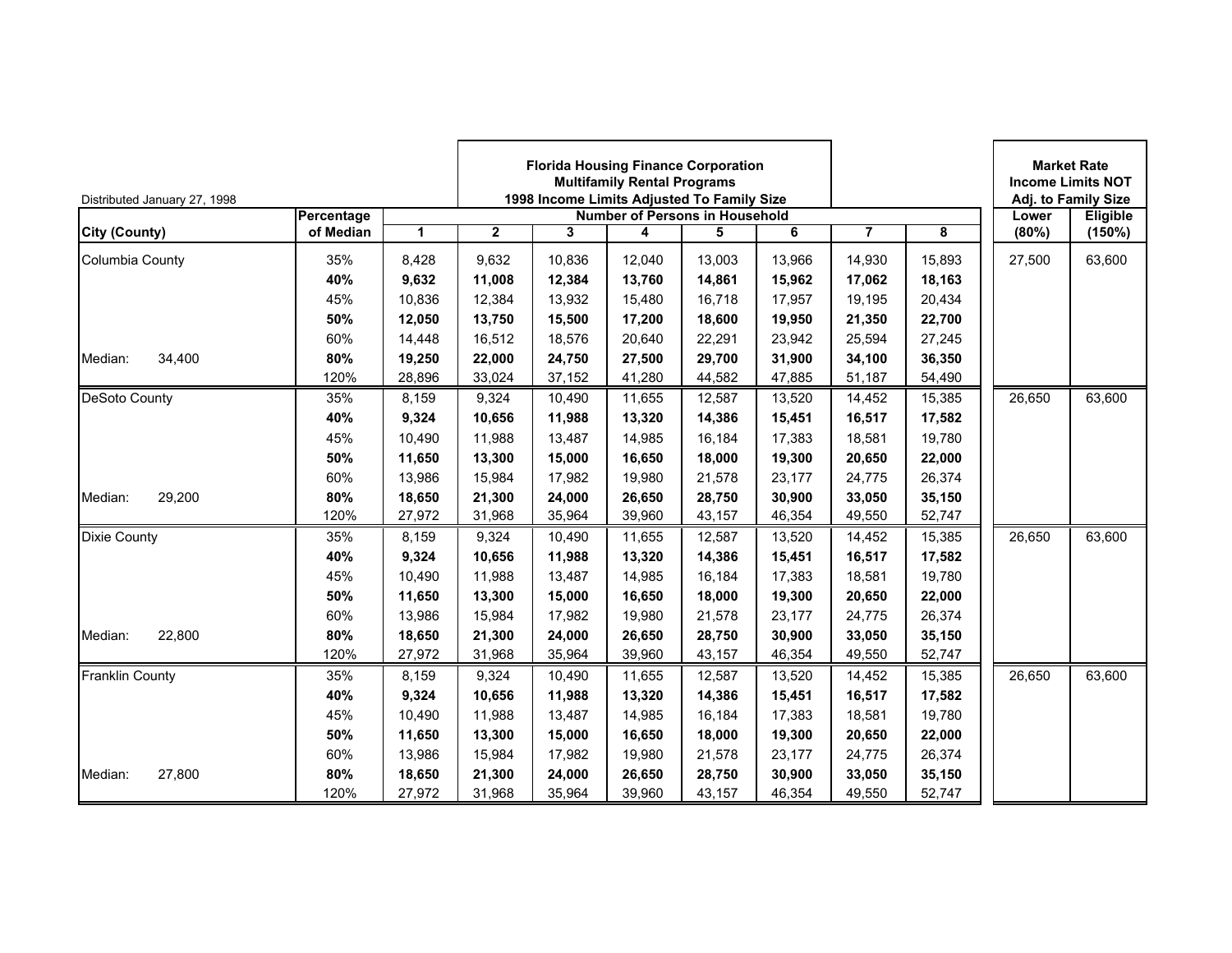| Distributed January 27, 1998 |            |        | <b>Florida Housing Finance Corporation</b><br><b>Multifamily Rental Programs</b><br>1998 Income Limits Adjusted To Family Size<br><b>Number of Persons in Household</b><br>$\overline{2}$<br>3<br>6<br>4<br>5 |        |        |        |        |                |        |        | <b>Market Rate</b><br><b>Income Limits NOT</b><br>Adj. to Family Size |
|------------------------------|------------|--------|---------------------------------------------------------------------------------------------------------------------------------------------------------------------------------------------------------------|--------|--------|--------|--------|----------------|--------|--------|-----------------------------------------------------------------------|
|                              | Percentage |        |                                                                                                                                                                                                               |        |        |        |        |                |        | Lower  | Eligible                                                              |
| <b>City (County)</b>         | of Median  | 1      |                                                                                                                                                                                                               |        |        |        |        | $\overline{7}$ | 8      | (80%)  | (150%)                                                                |
| <b>Gilchrist County</b>      | 35%        | 8.159  | 9,324                                                                                                                                                                                                         | 10.490 | 11.655 | 12,587 | 13,520 | 14,452         | 15,385 | 26,650 | 63,600                                                                |
|                              | 40%        | 9,324  | 10,656                                                                                                                                                                                                        | 11,988 | 13,320 | 14,386 | 15,451 | 16,517         | 17,582 |        |                                                                       |
|                              | 45%        | 10,490 | 11,988                                                                                                                                                                                                        | 13,487 | 14,985 | 16,184 | 17,383 | 18,581         | 19,780 |        |                                                                       |
|                              | 50%        | 11,650 | 13,300                                                                                                                                                                                                        | 15,000 | 16,650 | 18,000 | 19,300 | 20,650         | 22,000 |        |                                                                       |
|                              | 60%        | 13,986 | 15,984                                                                                                                                                                                                        | 17,982 | 19,980 | 21,578 | 23,177 | 24,775         | 26,374 |        |                                                                       |
| 29,300<br>Median:            | 80%        | 18,650 | 21,300                                                                                                                                                                                                        | 24,000 | 26,650 | 28,750 | 30,900 | 33,050         | 35,150 |        |                                                                       |
|                              | 120%       | 27,972 | 31,968                                                                                                                                                                                                        | 35,964 | 39,960 | 43,157 | 46,354 | 49,550         | 52,747 |        |                                                                       |
| <b>Glades County</b>         | 35%        | 8,159  | 9,324                                                                                                                                                                                                         | 10,490 | 11,655 | 12,587 | 13,520 | 14,452         | 15,385 | 26,650 | 63,600                                                                |
|                              | 40%        | 9,324  | 10,656                                                                                                                                                                                                        | 11,988 | 13,320 | 14,386 | 15,451 | 16,517         | 17,582 |        |                                                                       |
|                              | 45%        | 10,490 | 11,988                                                                                                                                                                                                        | 13,487 | 14,985 | 16,184 | 17,383 | 18,581         | 19,780 |        |                                                                       |
|                              | 50%        | 11,650 | 13,300                                                                                                                                                                                                        | 15,000 | 16,650 | 18,000 | 19,300 | 20,650         | 22,000 |        |                                                                       |
|                              | 60%        | 13,986 | 15,984                                                                                                                                                                                                        | 17,982 | 19,980 | 21,578 | 23,177 | 24,775         | 26,374 |        |                                                                       |
| 30,000<br>Median:            | 80%        | 18,650 | 21,300                                                                                                                                                                                                        | 24,000 | 26,650 | 28,750 | 30,900 | 33,050         | 35,150 |        |                                                                       |
|                              | 120%       | 27,972 | 31,968                                                                                                                                                                                                        | 35,964 | 39,960 | 43,157 | 46,354 | 49,550         | 52,747 |        |                                                                       |
| <b>Gulf County</b>           | 35%        | 8,159  | 9,324                                                                                                                                                                                                         | 10,490 | 11,655 | 12,587 | 13,520 | 14,452         | 15,385 | 26,650 | 63,600                                                                |
|                              | 40%        | 9,324  | 10,656                                                                                                                                                                                                        | 11,988 | 13,320 | 14,386 | 15,451 | 16,517         | 17,582 |        |                                                                       |
|                              | 45%        | 10,490 | 11,988                                                                                                                                                                                                        | 13,487 | 14,985 | 16,184 | 17,383 | 18,581         | 19,780 |        |                                                                       |
|                              | 50%        | 11,650 | 13,300                                                                                                                                                                                                        | 15,000 | 16,650 | 18,000 | 19,300 | 20,650         | 22,000 |        |                                                                       |
|                              | 60%        | 13,986 | 15,984                                                                                                                                                                                                        | 17,982 | 19,980 | 21,578 | 23,177 | 24,775         | 26,374 |        |                                                                       |
| 33,100<br>Median:            | 80%        | 18,650 | 21,300                                                                                                                                                                                                        | 24,000 | 26,650 | 28,750 | 30,900 | 33,050         | 35,150 |        |                                                                       |
|                              | 120%       | 27,972 | 31,968                                                                                                                                                                                                        | 35,964 | 39,960 | 43,157 | 46,354 | 49,550         | 52,747 |        |                                                                       |
| <b>Hamilton County</b>       | 35%        | 8,159  | 9,324                                                                                                                                                                                                         | 10,490 | 11,655 | 12,587 | 13,520 | 14,452         | 15,385 | 26,650 | 63,600                                                                |
|                              | 40%        | 9,324  | 10,656                                                                                                                                                                                                        | 11,988 | 13,320 | 14,386 | 15,451 | 16,517         | 17,582 |        |                                                                       |
|                              | 45%        | 10,490 | 11,988                                                                                                                                                                                                        | 13,487 | 14,985 | 16,184 | 17,383 | 18,581         | 19,780 |        |                                                                       |
|                              | 50%        | 11,650 | 13,300                                                                                                                                                                                                        | 15,000 | 16,650 | 18,000 | 19,300 | 20,650         | 22,000 |        |                                                                       |
|                              | 60%        | 13.986 | 15,984                                                                                                                                                                                                        | 17,982 | 19,980 | 21,578 | 23.177 | 24,775         | 26,374 |        |                                                                       |
| 24,600<br>Median:            | 80%        | 18,650 | 21,300                                                                                                                                                                                                        | 24,000 | 26,650 | 28,750 | 30,900 | 33,050         | 35,150 |        |                                                                       |
|                              | 120%       | 27,972 | 31,968                                                                                                                                                                                                        | 35,964 | 39,960 | 43,157 | 46,354 | 49,550         | 52,747 |        |                                                                       |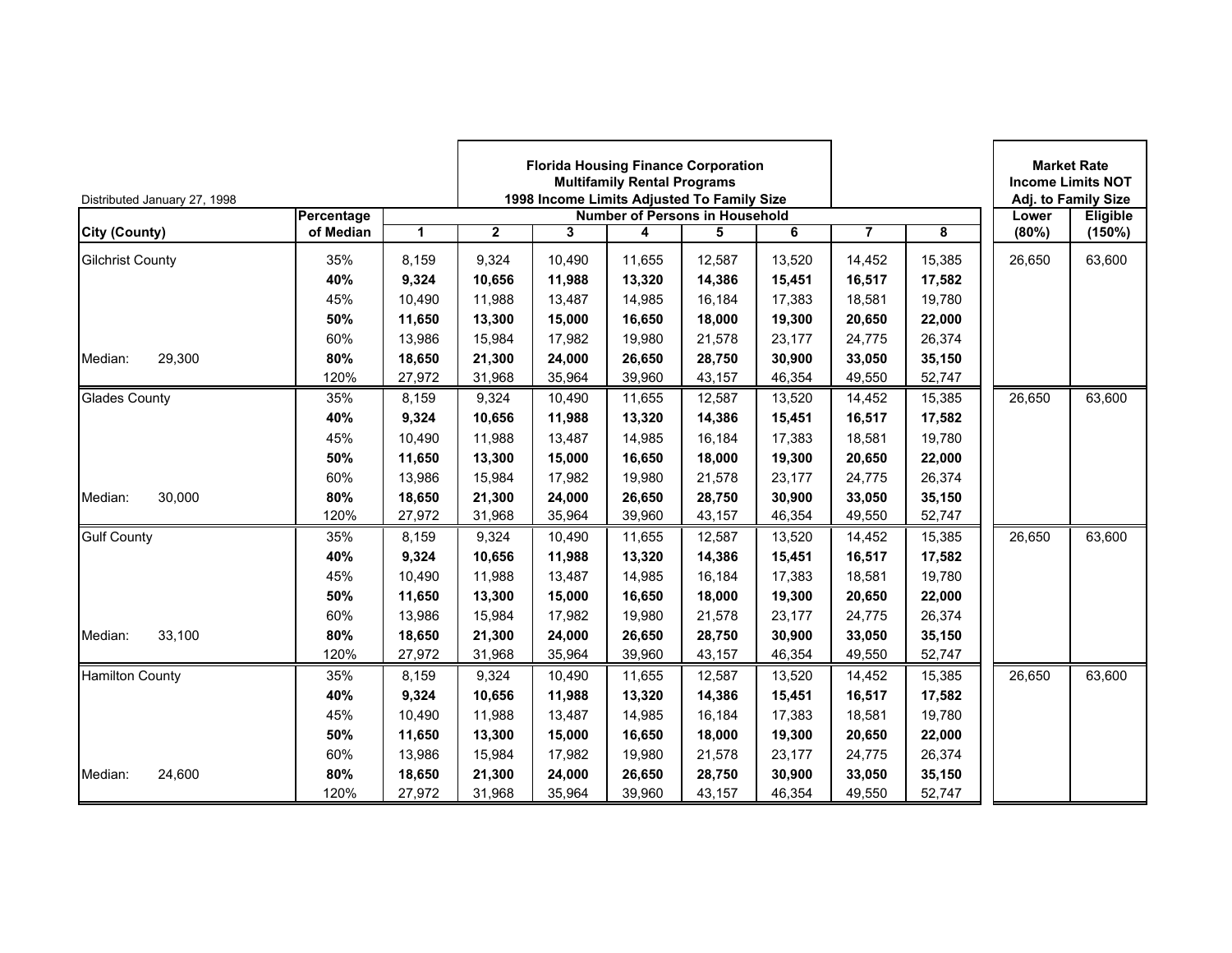| Distributed January 27, 1998 |            |        | <b>Florida Housing Finance Corporation</b><br><b>Multifamily Rental Programs</b><br>1998 Income Limits Adjusted To Family Size<br><b>Number of Persons in Household</b><br>$\overline{2}$<br>6<br>3<br>4<br>5 |        |        |        |        |                |        |        | <b>Market Rate</b><br><b>Income Limits NOT</b><br>Adj. to Family Size |
|------------------------------|------------|--------|---------------------------------------------------------------------------------------------------------------------------------------------------------------------------------------------------------------|--------|--------|--------|--------|----------------|--------|--------|-----------------------------------------------------------------------|
|                              | Percentage |        |                                                                                                                                                                                                               |        |        |        |        |                |        | Lower  | Eligible                                                              |
| <b>City (County)</b>         | of Median  | 1      |                                                                                                                                                                                                               |        |        |        |        | $\overline{7}$ | 8      | (80%)  | (150%)                                                                |
| <b>Hardee County</b>         | 35%        | 8.159  | 9,324                                                                                                                                                                                                         | 10.490 | 11.655 | 12,587 | 13,520 | 14,452         | 15,385 | 26,650 | 63,600                                                                |
|                              | 40%        | 9,324  | 10,656                                                                                                                                                                                                        | 11,988 | 13,320 | 14,386 | 15,451 | 16,517         | 17,582 |        |                                                                       |
|                              | 45%        | 10,490 | 11,988                                                                                                                                                                                                        | 13,487 | 14,985 | 16,184 | 17,383 | 18,581         | 19,780 |        |                                                                       |
|                              | 50%        | 11,650 | 13,300                                                                                                                                                                                                        | 15,000 | 16,650 | 18,000 | 19,300 | 20,650         | 22,000 |        |                                                                       |
|                              | 60%        | 13,986 | 15,984                                                                                                                                                                                                        | 17,982 | 19,980 | 21,578 | 23,177 | 24,775         | 26,374 |        |                                                                       |
| 32,600<br>Median:            | 80%        | 18,650 | 21,300                                                                                                                                                                                                        | 24,000 | 26,650 | 28,750 | 30,900 | 33,050         | 35,150 |        |                                                                       |
|                              | 120%       | 27,972 | 31,968                                                                                                                                                                                                        | 35,964 | 39,960 | 43,157 | 46,354 | 49,550         | 52,747 |        |                                                                       |
| <b>Hendry County</b>         | 35%        | 8,159  | 9,324                                                                                                                                                                                                         | 10,490 | 11,655 | 12,587 | 13,520 | 14,452         | 15,385 | 26,650 | 63,600                                                                |
|                              | 40%        | 9,324  | 10,656                                                                                                                                                                                                        | 11,988 | 13,320 | 14,386 | 15,451 | 16,517         | 17,582 |        |                                                                       |
|                              | 45%        | 10,490 | 11,988                                                                                                                                                                                                        | 13,487 | 14,985 | 16,184 | 17,383 | 18,581         | 19,780 |        |                                                                       |
|                              | 50%        | 11,650 | 13,300                                                                                                                                                                                                        | 15,000 | 16,650 | 18,000 | 19,300 | 20,650         | 22,000 |        |                                                                       |
|                              | 60%        | 13,986 | 15,984                                                                                                                                                                                                        | 17,982 | 19,980 | 21,578 | 23,177 | 24,775         | 26,374 |        |                                                                       |
| 30,300<br>Median:            | 80%        | 18,650 | 21,300                                                                                                                                                                                                        | 24,000 | 26,650 | 28,750 | 30.900 | 33,050         | 35,150 |        |                                                                       |
|                              | 120%       | 27,972 | 31,968                                                                                                                                                                                                        | 35,964 | 39,960 | 43,157 | 46,354 | 49,550         | 52,747 |        |                                                                       |
| <b>Highlands County</b>      | 35%        | 8,159  | 9,324                                                                                                                                                                                                         | 10,490 | 11,655 | 12,587 | 13,520 | 14,452         | 15,385 | 26,650 | 63,600                                                                |
|                              | 40%        | 9,324  | 10,656                                                                                                                                                                                                        | 11,988 | 13,320 | 14,386 | 15,451 | 16,517         | 17,582 |        |                                                                       |
|                              | 45%        | 10,490 | 11,988                                                                                                                                                                                                        | 13,487 | 14,985 | 16,184 | 17,383 | 18,581         | 19,780 |        |                                                                       |
|                              | 50%        | 11,650 | 13,300                                                                                                                                                                                                        | 15,000 | 16,650 | 18,000 | 19,300 | 20,650         | 22,000 |        |                                                                       |
|                              | 60%        | 13,986 | 15,984                                                                                                                                                                                                        | 17,982 | 19,980 | 21,578 | 23,177 | 24,775         | 26,374 |        |                                                                       |
| 30,800<br>Median:            | 80%        | 18,650 | 21,300                                                                                                                                                                                                        | 24,000 | 26,650 | 28,750 | 30,900 | 33,050         | 35,150 |        |                                                                       |
|                              | 120%       | 27,972 | 31,968                                                                                                                                                                                                        | 35,964 | 39,960 | 43,157 | 46,354 | 49,550         | 52,747 |        |                                                                       |
| <b>Holmes County</b>         | 35%        | 8,159  | 9,324                                                                                                                                                                                                         | 10,490 | 11,655 | 12,587 | 13,520 | 14,452         | 15,385 | 26,650 | 63,600                                                                |
|                              | 40%        | 9,324  | 10,656                                                                                                                                                                                                        | 11,988 | 13,320 | 14,386 | 15,451 | 16,517         | 17,582 |        |                                                                       |
|                              | 45%        | 10,490 | 11,988                                                                                                                                                                                                        | 13,487 | 14,985 | 16,184 | 17,383 | 18,581         | 19,780 |        |                                                                       |
|                              | 50%        | 11,650 | 13,300                                                                                                                                                                                                        | 15,000 | 16,650 | 18,000 | 19,300 | 20,650         | 22,000 |        |                                                                       |
|                              | 60%        | 13.986 | 15,984                                                                                                                                                                                                        | 17,982 | 19,980 | 21,578 | 23.177 | 24,775         | 26,374 |        |                                                                       |
| 28,300<br>Median:            | 80%        | 18,650 | 21,300                                                                                                                                                                                                        | 24,000 | 26,650 | 28,750 | 30,900 | 33,050         | 35,150 |        |                                                                       |
|                              | 120%       | 27,972 | 31,968                                                                                                                                                                                                        | 35,964 | 39,960 | 43,157 | 46,354 | 49,550         | 52,747 |        |                                                                       |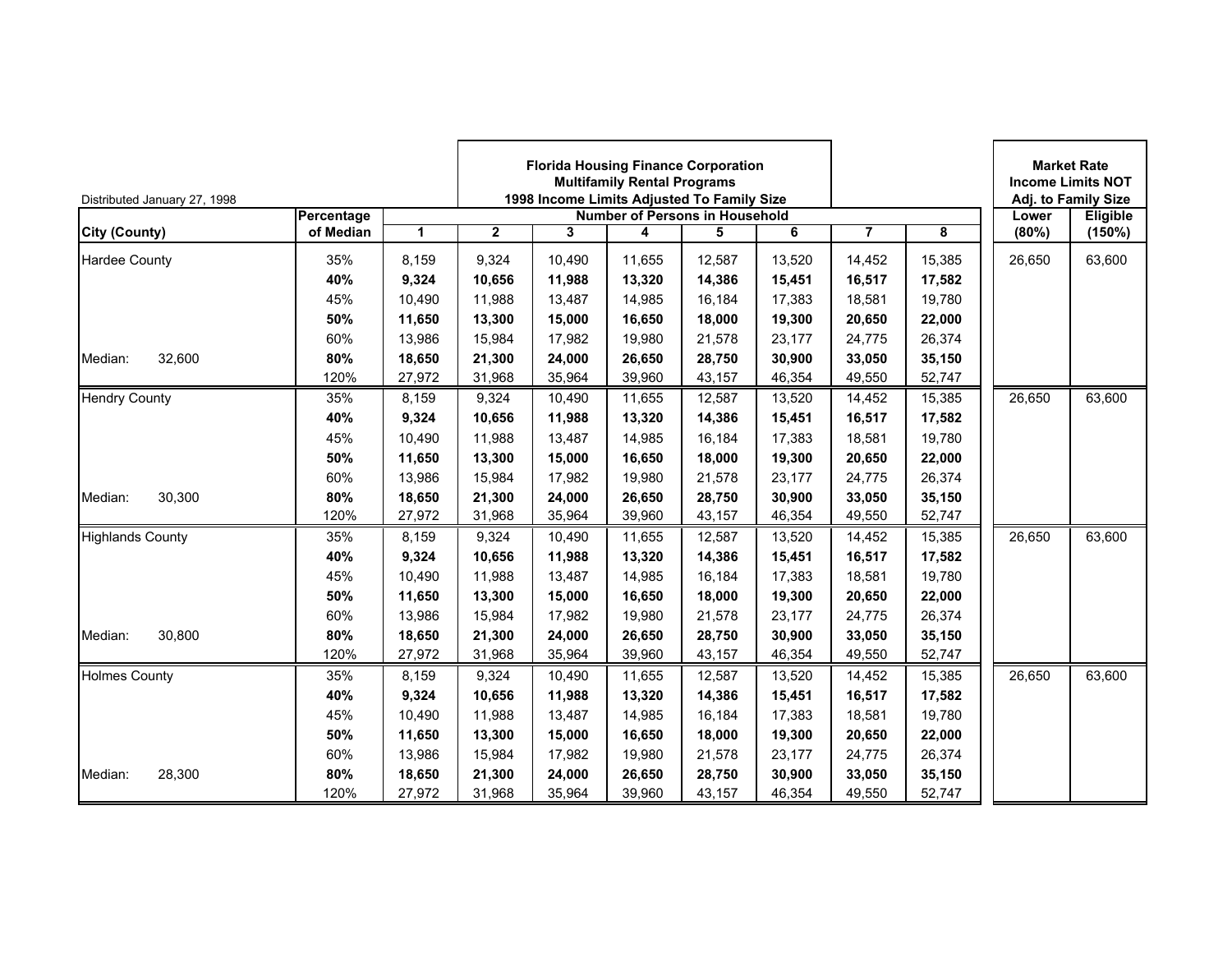| Distributed January 27, 1998 |            |        | <b>Florida Housing Finance Corporation</b><br><b>Multifamily Rental Programs</b><br>1998 Income Limits Adjusted To Family Size<br><b>Number of Persons in Household</b><br>$\mathbf{2}$<br>6<br>3<br>4<br>5 |        |        |        |        |                |        |        | <b>Market Rate</b><br><b>Income Limits NOT</b><br>Adj. to Family Size |
|------------------------------|------------|--------|-------------------------------------------------------------------------------------------------------------------------------------------------------------------------------------------------------------|--------|--------|--------|--------|----------------|--------|--------|-----------------------------------------------------------------------|
|                              | Percentage |        |                                                                                                                                                                                                             |        |        |        |        |                |        | Lower  | Eligible                                                              |
| <b>City (County)</b>         | of Median  | 1      |                                                                                                                                                                                                             |        |        |        |        | $\overline{7}$ | 8      | (80%)  | (150%)                                                                |
| Indian River County          | 35%        | 10,511 | 12,012                                                                                                                                                                                                      | 13,514 | 15,015 | 16,216 | 17,417 | 18,619         | 19.820 | 34,300 | 64,350                                                                |
|                              | 40%        | 12,012 | 13,728                                                                                                                                                                                                      | 15,444 | 17,160 | 18,533 | 19,906 | 21,278         | 22,651 |        |                                                                       |
|                              | 45%        | 13,514 | 15,444                                                                                                                                                                                                      | 17,375 | 19,305 | 20,849 | 22,394 | 23,938         | 25,483 |        |                                                                       |
|                              | 50%        | 15,000 | 17,150                                                                                                                                                                                                      | 19,800 | 21,450 | 23,150 | 24,900 | 26,600         | 28,300 |        |                                                                       |
|                              | 60%        | 18,018 | 20,592                                                                                                                                                                                                      | 23,166 | 25,740 | 27,799 | 29,858 | 31,918         | 33,977 |        |                                                                       |
| 42,900<br>Median:            | 80%        | 24,000 | 27,450                                                                                                                                                                                                      | 30,900 | 34,300 | 37,050 | 39,800 | 42,550         | 45,300 |        |                                                                       |
|                              | 120%       | 36,036 | 41,184                                                                                                                                                                                                      | 46,332 | 51,480 | 55,598 | 59,717 | 63,835         | 67,954 |        |                                                                       |
| Jackson County               | 35%        | 8,159  | 9,324                                                                                                                                                                                                       | 10,490 | 11,655 | 12,587 | 13,520 | 14,452         | 15,385 | 26,650 | 63,600                                                                |
|                              | 40%        | 9,324  | 10,656                                                                                                                                                                                                      | 11,988 | 13,320 | 14,386 | 15,451 | 16,517         | 17,582 |        |                                                                       |
|                              | 45%        | 10,490 | 11,988                                                                                                                                                                                                      | 13,487 | 14,985 | 16,184 | 17,383 | 18,581         | 19,780 |        |                                                                       |
|                              | 50%        | 11,650 | 13,300                                                                                                                                                                                                      | 15,000 | 16,650 | 18,000 | 19,300 | 20,650         | 22,000 |        |                                                                       |
|                              | 60%        | 13,986 | 15,984                                                                                                                                                                                                      | 17,982 | 19,980 | 21,578 | 23,177 | 24,775         | 26,374 |        |                                                                       |
| 31,900<br>Median:            | 80%        | 18.650 | 21,300                                                                                                                                                                                                      | 24,000 | 26,650 | 28,750 | 30.900 | 33,050         | 35,150 |        |                                                                       |
|                              | 120%       | 27,972 | 31,968                                                                                                                                                                                                      | 35,964 | 39,960 | 43,157 | 46,354 | 49,550         | 52,747 |        |                                                                       |
| Jefferson County             | 35%        | 8,306  | 9,492                                                                                                                                                                                                       | 10,679 | 11,865 | 12,814 | 13,763 | 14,713         | 15,662 | 27,100 | 63,600                                                                |
|                              | 40%        | 9,492  | 10,848                                                                                                                                                                                                      | 12,204 | 13,560 | 14,645 | 15,730 | 16,814         | 17,899 |        |                                                                       |
|                              | 45%        | 10,679 | 12,204                                                                                                                                                                                                      | 13,730 | 15,255 | 16,475 | 17,696 | 18,916         | 20,137 |        |                                                                       |
|                              | 50%        | 11,850 | 13,550                                                                                                                                                                                                      | 15,250 | 16,950 | 18,300 | 19,650 | 21,000         | 22,350 |        |                                                                       |
|                              | 60%        | 14,238 | 16,272                                                                                                                                                                                                      | 18,306 | 20,340 | 21,967 | 23,594 | 25,222         | 26,849 |        |                                                                       |
| 33,900<br>Median:            | 80%        | 19,000 | 21,700                                                                                                                                                                                                      | 24,400 | 27,100 | 29,300 | 31,450 | 33,650         | 35,800 |        |                                                                       |
|                              | 120%       | 28,476 | 32,544                                                                                                                                                                                                      | 36,612 | 40,680 | 43,934 | 47,189 | 50,443         | 53,698 |        |                                                                       |
| Lafayette County             | 35%        | 8,159  | 9,324                                                                                                                                                                                                       | 10,490 | 11,655 | 12,587 | 13,520 | 14,452         | 15,385 | 26,650 | 63,600                                                                |
|                              | 40%        | 9,324  | 10,656                                                                                                                                                                                                      | 11,988 | 13,320 | 14,386 | 15,451 | 16,517         | 17,582 |        |                                                                       |
|                              | 45%        | 10.490 | 11,988                                                                                                                                                                                                      | 13,487 | 14,985 | 16,184 | 17,383 | 18,581         | 19,780 |        |                                                                       |
|                              | 50%        | 11,650 | 13,300                                                                                                                                                                                                      | 15,000 | 16,650 | 18,000 | 19,300 | 20,650         | 22,000 |        |                                                                       |
|                              | 60%        | 13.986 | 15,984                                                                                                                                                                                                      | 17,982 | 19,980 | 21,578 | 23.177 | 24,775         | 26,374 |        |                                                                       |
| 32,600<br>Median:            | 80%        | 18,650 | 21,300                                                                                                                                                                                                      | 24,000 | 26,650 | 28,750 | 30,900 | 33,050         | 35,150 |        |                                                                       |
|                              | 120%       | 27,972 | 31,968                                                                                                                                                                                                      | 35,964 | 39,960 | 43,157 | 46,354 | 49,550         | 52,747 |        |                                                                       |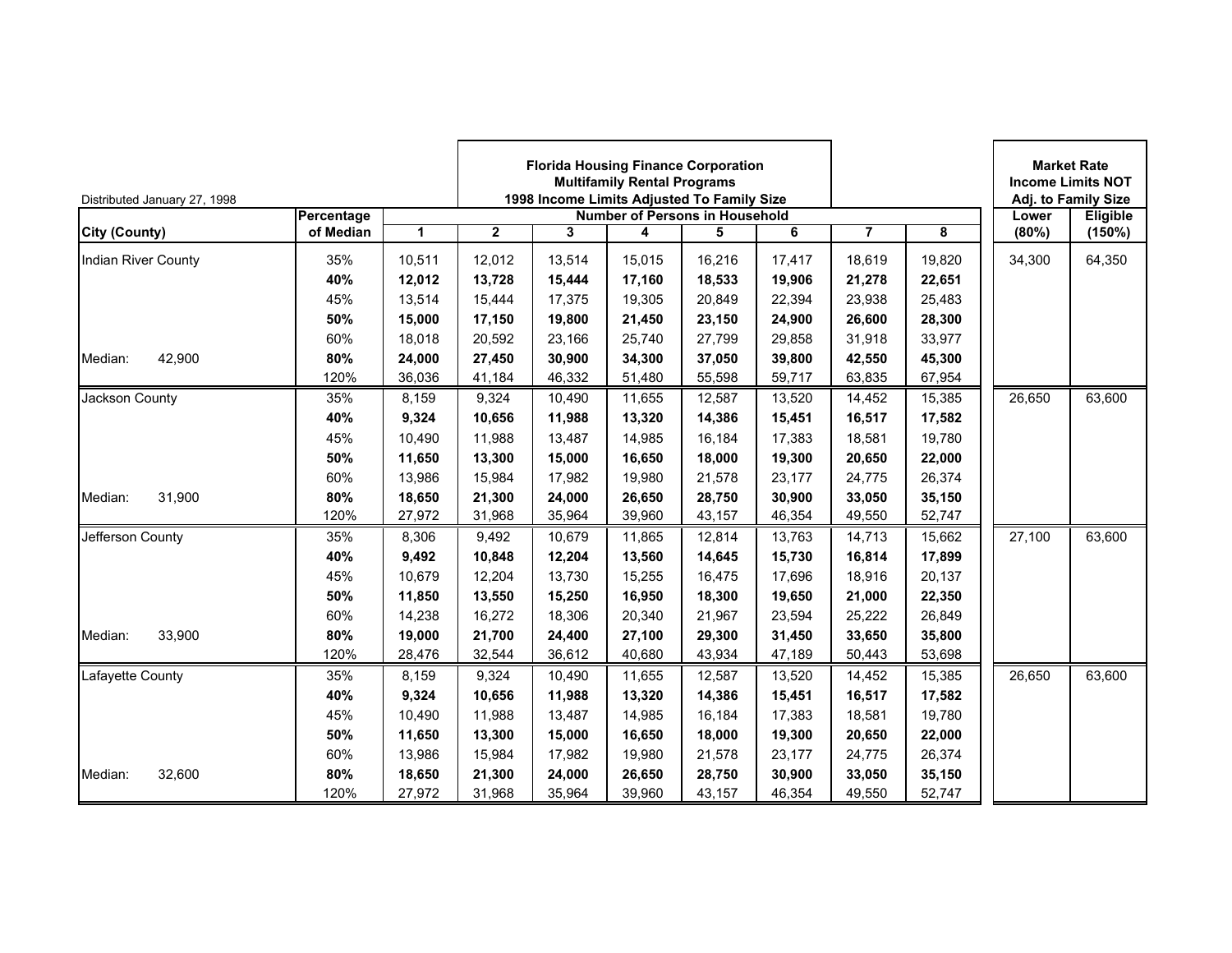| Distributed January 27, 1998 |            |        | <b>Florida Housing Finance Corporation</b><br><b>Multifamily Rental Programs</b><br>1998 Income Limits Adjusted To Family Size<br><b>Number of Persons in Household</b><br>$\overline{2}$<br>3<br>6<br>4<br>5 |        |        |        |        |                |        |        | <b>Market Rate</b><br><b>Income Limits NOT</b><br>Adj. to Family Size |
|------------------------------|------------|--------|---------------------------------------------------------------------------------------------------------------------------------------------------------------------------------------------------------------|--------|--------|--------|--------|----------------|--------|--------|-----------------------------------------------------------------------|
|                              | Percentage |        |                                                                                                                                                                                                               |        |        |        |        |                |        | Lower  | Eligible                                                              |
| <b>City (County)</b>         | of Median  | 1      |                                                                                                                                                                                                               |        |        |        |        | $\overline{7}$ | 8      | (80%)  | (150%)                                                                |
| Levy County                  | 35%        | 8.159  | 9,324                                                                                                                                                                                                         | 10.490 | 11.655 | 12,587 | 13,520 | 14,452         | 15,385 | 26,650 | 63,600                                                                |
|                              | 40%        | 9,324  | 10,656                                                                                                                                                                                                        | 11,988 | 13,320 | 14,386 | 15,451 | 16,517         | 17,582 |        |                                                                       |
|                              | 45%        | 10,490 | 11,988                                                                                                                                                                                                        | 13,487 | 14,985 | 16,184 | 17,383 | 18,581         | 19,780 |        |                                                                       |
|                              | 50%        | 11,650 | 13,300                                                                                                                                                                                                        | 15,000 | 16,650 | 18,000 | 19,300 | 20,650         | 22,000 |        |                                                                       |
|                              | 60%        | 13,986 | 15,984                                                                                                                                                                                                        | 17,982 | 19,980 | 21,578 | 23,177 | 24,775         | 26,374 |        |                                                                       |
| 28,400<br>Median:            | 80%        | 18,650 | 21,300                                                                                                                                                                                                        | 24,000 | 26,650 | 28,750 | 30,900 | 33,050         | 35,150 |        |                                                                       |
|                              | 120%       | 27,972 | 31,968                                                                                                                                                                                                        | 35,964 | 39,960 | 43,157 | 46,354 | 49,550         | 52,747 |        |                                                                       |
| <b>Liberty County</b>        | 35%        | 8,183  | 9,352                                                                                                                                                                                                         | 10,521 | 11,690 | 12,625 | 13,560 | 14,496         | 15,431 | 26,700 | 63,600                                                                |
|                              | 40%        | 9,352  | 10,688                                                                                                                                                                                                        | 12,024 | 13,360 | 14,429 | 15,498 | 16,566         | 17,635 |        |                                                                       |
|                              | 45%        | 10,521 | 12,024                                                                                                                                                                                                        | 13,527 | 15,030 | 16,232 | 17,435 | 18,637         | 19,840 |        |                                                                       |
|                              | 50%        | 11,700 | 13,350                                                                                                                                                                                                        | 15,050 | 16,700 | 18,050 | 19,350 | 20,700         | 22,050 |        |                                                                       |
|                              | 60%        | 14,028 | 16,032                                                                                                                                                                                                        | 18,036 | 20,040 | 21,643 | 23,246 | 24,850         | 26,453 |        |                                                                       |
| 33,400<br>Median:            | 80%        | 18,700 | 21,400                                                                                                                                                                                                        | 24,050 | 26,700 | 28,850 | 31,000 | 33,150         | 35,250 |        |                                                                       |
|                              | 120%       | 28,056 | 32,064                                                                                                                                                                                                        | 36,072 | 40,080 | 43,286 | 46,493 | 49,699         | 52,906 |        |                                                                       |
| <b>Madison County</b>        | 35%        | 8,159  | 9,324                                                                                                                                                                                                         | 10,490 | 11,655 | 12,587 | 13,520 | 14,452         | 15,385 | 26,650 | 63,600                                                                |
|                              | 40%        | 9,324  | 10,656                                                                                                                                                                                                        | 11,988 | 13,320 | 14,386 | 15,451 | 16,517         | 17,582 |        |                                                                       |
|                              | 45%        | 10,490 | 11,988                                                                                                                                                                                                        | 13,487 | 14,985 | 16,184 | 17,383 | 18,581         | 19,780 |        |                                                                       |
|                              | 50%        | 11,650 | 13,300                                                                                                                                                                                                        | 15,000 | 16,650 | 18,000 | 19,300 | 20,650         | 22,000 |        |                                                                       |
|                              | 60%        | 13,986 | 15,984                                                                                                                                                                                                        | 17,982 | 19,980 | 21,578 | 23,177 | 24,775         | 26,374 |        |                                                                       |
| 28,600<br>Median:            | 80%        | 18,650 | 21,300                                                                                                                                                                                                        | 24,000 | 26,650 | 28,750 | 30,900 | 33,050         | 35,150 |        |                                                                       |
|                              | 120%       | 27,972 | 31,968                                                                                                                                                                                                        | 35,964 | 39,960 | 43,157 | 46,354 | 49,550         | 52,747 |        |                                                                       |
| Monroe County                | 35%        | 11,270 | 12,880                                                                                                                                                                                                        | 14,490 | 16,100 | 17,388 | 18,676 | 19,964         | 21,252 | 36,800 | 67,800                                                                |
|                              | 40%        | 12,880 | 14,720                                                                                                                                                                                                        | 16,560 | 18,400 | 19,872 | 21,344 | 22,816         | 24,288 |        |                                                                       |
|                              | 45%        | 14,490 | 16,560                                                                                                                                                                                                        | 18,630 | 20,700 | 22,356 | 24,012 | 25,668         | 27,324 |        |                                                                       |
|                              | 50%        | 16,100 | 18,400                                                                                                                                                                                                        | 20,700 | 23,000 | 24,850 | 26,700 | 28,500         | 30,350 |        |                                                                       |
|                              | 60%        | 19.320 | 22,080                                                                                                                                                                                                        | 24.840 | 27,600 | 29,808 | 32.016 | 34,224         | 36,432 |        |                                                                       |
| 45,200<br>Median:            | 80%        | 25,750 | 29,450                                                                                                                                                                                                        | 33,100 | 36,800 | 39,750 | 42,700 | 45,650         | 48,550 |        |                                                                       |
|                              | 120%       | 38,640 | 44,160                                                                                                                                                                                                        | 49,680 | 55,200 | 59,616 | 64,032 | 68,448         | 72,864 |        |                                                                       |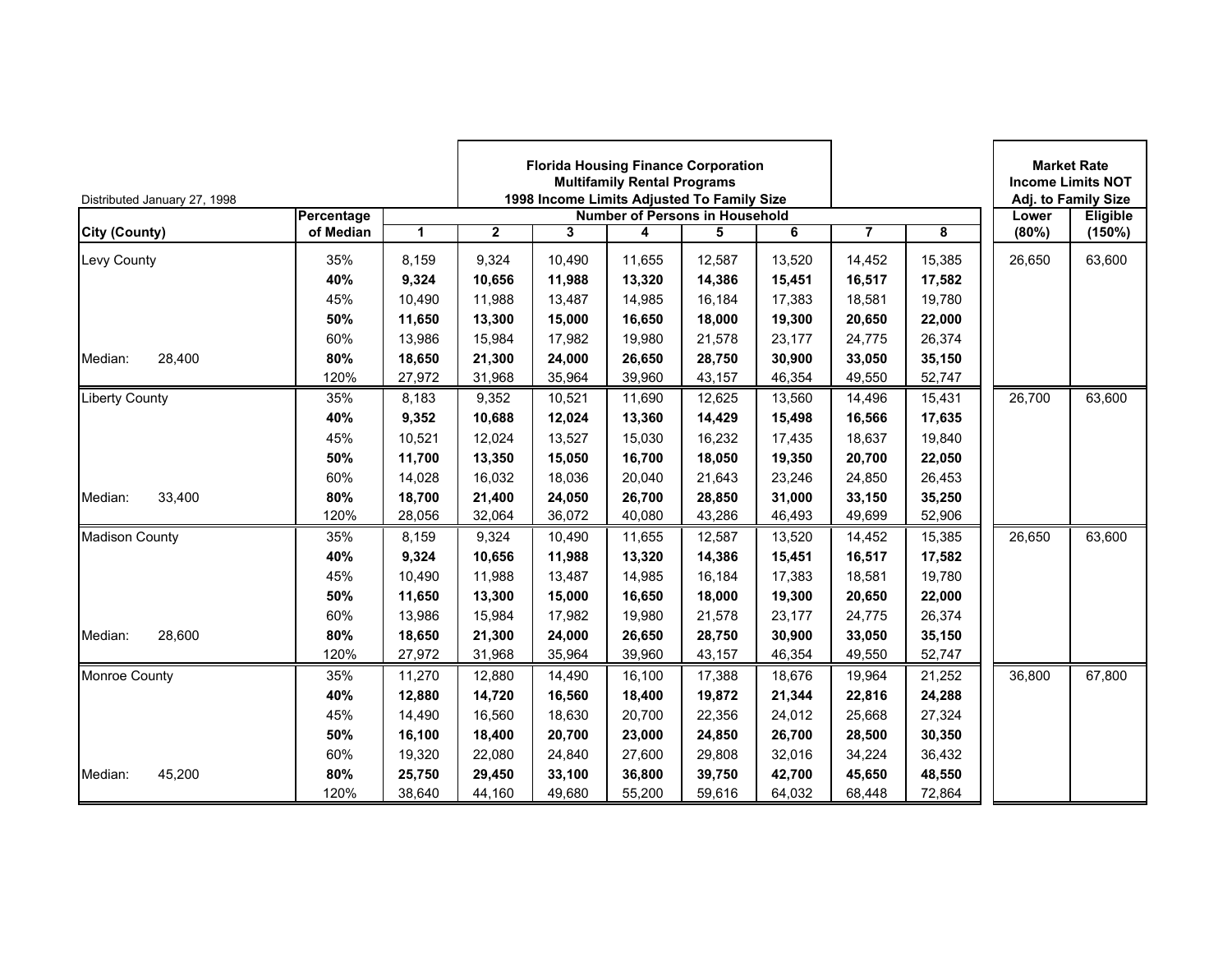| Distributed January 27, 1998 |            |        | <b>Florida Housing Finance Corporation</b><br><b>Multifamily Rental Programs</b><br>1998 Income Limits Adjusted To Family Size<br><b>Number of Persons in Household</b><br>$\overline{2}$<br>3<br>6<br>4<br>5 |        |        |        |        |                |        |        | <b>Market Rate</b><br><b>Income Limits NOT</b><br>Adj. to Family Size |
|------------------------------|------------|--------|---------------------------------------------------------------------------------------------------------------------------------------------------------------------------------------------------------------|--------|--------|--------|--------|----------------|--------|--------|-----------------------------------------------------------------------|
|                              | Percentage |        |                                                                                                                                                                                                               |        |        |        |        |                |        | Lower  | Eligible                                                              |
| <b>City (County)</b>         | of Median  | 1      |                                                                                                                                                                                                               |        |        |        |        | $\overline{7}$ | 8      | (80%)  | (150%)                                                                |
| Okeechobee County            | 35%        | 8.159  | 9,324                                                                                                                                                                                                         | 10.490 | 11.655 | 12,587 | 13,520 | 14,452         | 15,385 | 26,650 | 63,600                                                                |
|                              | 40%        | 9,324  | 10,656                                                                                                                                                                                                        | 11,988 | 13,320 | 14,386 | 15,451 | 16,517         | 17,582 |        |                                                                       |
|                              | 45%        | 10,490 | 11,988                                                                                                                                                                                                        | 13,487 | 14,985 | 16,184 | 17,383 | 18,581         | 19,780 |        |                                                                       |
|                              | 50%        | 11,650 | 13,300                                                                                                                                                                                                        | 15,000 | 16,650 | 18,000 | 19,300 | 20,650         | 22,000 |        |                                                                       |
|                              | 60%        | 13,986 | 15,984                                                                                                                                                                                                        | 17,982 | 19,980 | 21,578 | 23,177 | 24,775         | 26,374 |        |                                                                       |
| 30,400<br>Median:            | 80%        | 18,650 | 21,300                                                                                                                                                                                                        | 24,000 | 26,650 | 28,750 | 30,900 | 33,050         | 35,150 |        |                                                                       |
|                              | 120%       | 27,972 | 31,968                                                                                                                                                                                                        | 35,964 | 39,960 | 43,157 | 46,354 | 49,550         | 52,747 |        |                                                                       |
| <b>Putnam County</b>         | 35%        | 8,159  | 9,324                                                                                                                                                                                                         | 10,490 | 11,655 | 12,587 | 13,520 | 14,452         | 15,385 | 26,650 | 63,600                                                                |
|                              | 40%        | 9,324  | 10,656                                                                                                                                                                                                        | 11,988 | 13,320 | 14,386 | 15,451 | 16,517         | 17,582 |        |                                                                       |
|                              | 45%        | 10,490 | 11,988                                                                                                                                                                                                        | 13,487 | 14,985 | 16,184 | 17,383 | 18,581         | 19,780 |        |                                                                       |
|                              | 50%        | 11,650 | 13,300                                                                                                                                                                                                        | 15,000 | 16,650 | 18,000 | 19,300 | 20,650         | 22,000 |        |                                                                       |
|                              | 60%        | 13,986 | 15,984                                                                                                                                                                                                        | 17,982 | 19,980 | 21,578 | 23,177 | 24,775         | 26,374 |        |                                                                       |
| 31,500<br>Median:            | 80%        | 18,650 | 21,300                                                                                                                                                                                                        | 24,000 | 26,650 | 28,750 | 30,900 | 33,050         | 35,150 |        |                                                                       |
|                              | 120%       | 27,972 | 31,968                                                                                                                                                                                                        | 35,964 | 39,960 | 43,157 | 46,354 | 49,550         | 52,747 |        |                                                                       |
| <b>Sumter County</b>         | 35%        | 8,159  | 9,324                                                                                                                                                                                                         | 10,490 | 11,655 | 12,587 | 13,520 | 14,452         | 15,385 | 26,650 | 63,600                                                                |
|                              | 40%        | 9,324  | 10,656                                                                                                                                                                                                        | 11,988 | 13,320 | 14,386 | 15,451 | 16,517         | 17,582 |        |                                                                       |
|                              | 45%        | 10,490 | 11,988                                                                                                                                                                                                        | 13,487 | 14,985 | 16,184 | 17,383 | 18,581         | 19,780 |        |                                                                       |
|                              | 50%        | 11,650 | 13,300                                                                                                                                                                                                        | 15,000 | 16,650 | 18,000 | 19,300 | 20,650         | 22,000 |        |                                                                       |
|                              | 60%        | 13,986 | 15,984                                                                                                                                                                                                        | 17,982 | 19,980 | 21,578 | 23,177 | 24,775         | 26,374 |        |                                                                       |
| 32,100<br>Median:            | 80%        | 18,650 | 21,300                                                                                                                                                                                                        | 24,000 | 26,650 | 28,750 | 30,900 | 33,050         | 35,150 |        |                                                                       |
|                              | 120%       | 27,972 | 31,968                                                                                                                                                                                                        | 35,964 | 39,960 | 43,157 | 46,354 | 49,550         | 52,747 |        |                                                                       |
| <b>Suwannee County</b>       | 35%        | 8,159  | 9,324                                                                                                                                                                                                         | 10,490 | 11,655 | 12,587 | 13,520 | 14,452         | 15,385 | 26,650 | 63,600                                                                |
|                              | 40%        | 9,324  | 10,656                                                                                                                                                                                                        | 11,988 | 13,320 | 14,386 | 15,451 | 16,517         | 17,582 |        |                                                                       |
|                              | 45%        | 10.490 | 11,988                                                                                                                                                                                                        | 13,487 | 14,985 | 16,184 | 17,383 | 18,581         | 19,780 |        |                                                                       |
|                              | 50%        | 11,650 | 13,300                                                                                                                                                                                                        | 15,000 | 16,650 | 18,000 | 19,300 | 20,650         | 22,000 |        |                                                                       |
|                              | 60%        | 13.986 | 15,984                                                                                                                                                                                                        | 17,982 | 19,980 | 21,578 | 23.177 | 24,775         | 26,374 |        |                                                                       |
| Median:<br>29,400            | 80%        | 18,650 | 21,300                                                                                                                                                                                                        | 24,000 | 26,650 | 28,750 | 30,900 | 33,050         | 35,150 |        |                                                                       |
|                              | 120%       | 27,972 | 31,968                                                                                                                                                                                                        | 35,964 | 39,960 | 43,157 | 46,354 | 49,550         | 52,747 |        |                                                                       |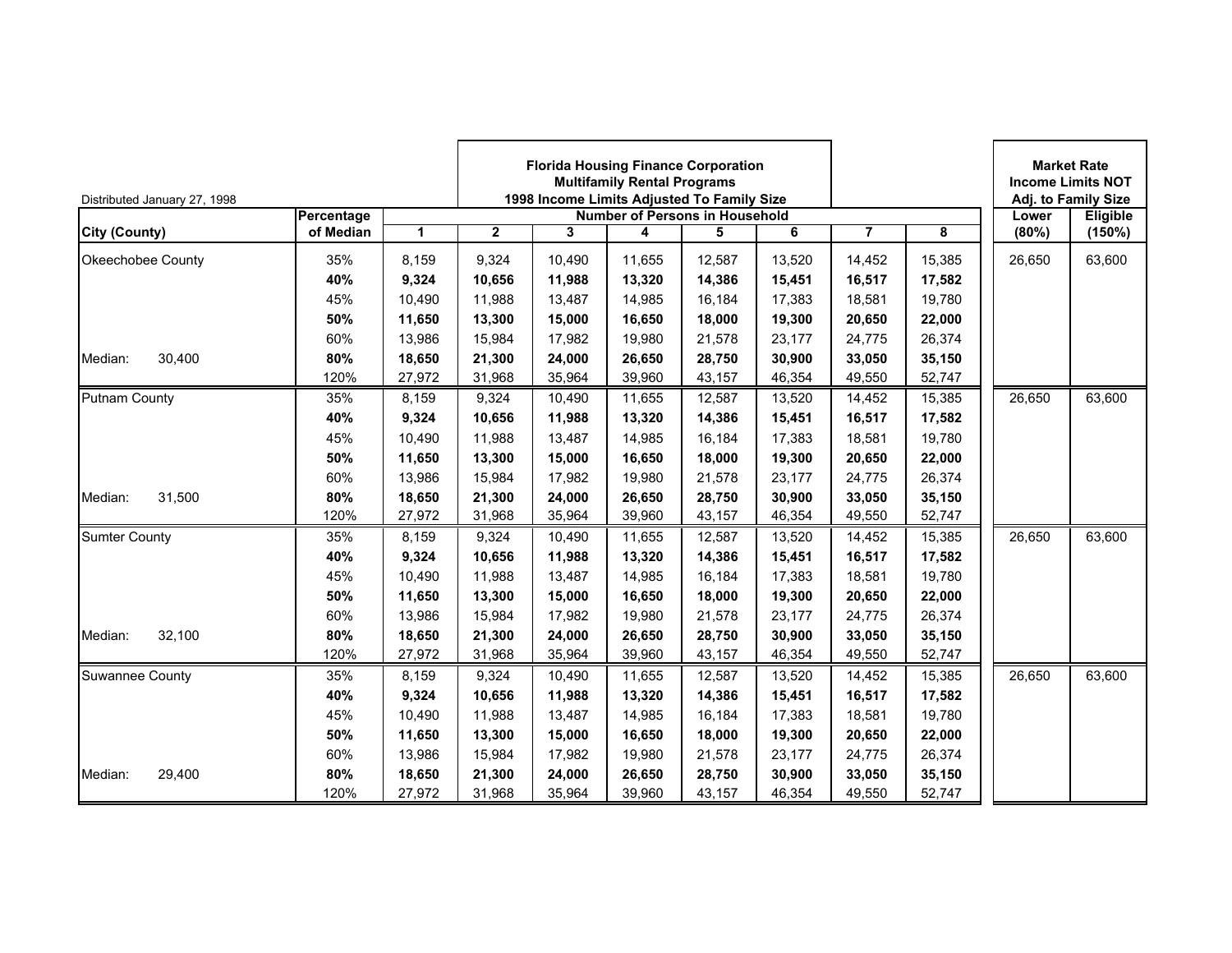| Distributed January 27, 1998 |            |        |                                       |        | <b>Multifamily Rental Programs</b> | <b>Florida Housing Finance Corporation</b><br>1998 Income Limits Adjusted To Family Size |        |                | <b>Market Rate</b><br><b>Income Limits NOT</b><br>Adj. to Family Size |        |          |
|------------------------------|------------|--------|---------------------------------------|--------|------------------------------------|------------------------------------------------------------------------------------------|--------|----------------|-----------------------------------------------------------------------|--------|----------|
|                              | Percentage |        | <b>Number of Persons in Household</b> |        |                                    |                                                                                          |        |                |                                                                       | Lower  | Eligible |
| <b>City (County)</b>         | of Median  | 1      | $\overline{2}$                        | 3      | 4                                  | 5                                                                                        | 6      | $\overline{7}$ | 8                                                                     | (80%)  | (150%)   |
| <b>Taylor County</b>         | 35%        | 8,159  | 9,324                                 | 10,490 | 11,655                             | 12,587                                                                                   | 13,520 | 14,452         | 15,385                                                                | 26,650 | 63,600   |
|                              | 40%        | 9,324  | 10,656                                | 11,988 | 13,320                             | 14,386                                                                                   | 15,451 | 16,517         | 17,582                                                                |        |          |
|                              | 45%        | 10,490 | 11,988                                | 13,487 | 14,985                             | 16,184                                                                                   | 17,383 | 18,581         | 19,780                                                                |        |          |
|                              | 50%        | 11,650 | 13,300                                | 15,000 | 16,650                             | 18,000                                                                                   | 19,300 | 20,650         | 22,000                                                                |        |          |
|                              | 60%        | 13,986 | 15,984                                | 17,982 | 19,980                             | 21,578                                                                                   | 23,177 | 24,775         | 26,374                                                                |        |          |
| 33,000<br>Median:            | 80%        | 18,650 | 21,300                                | 24,000 | 26,650                             | 28,750                                                                                   | 30,900 | 33,050         | 35,150                                                                |        |          |
|                              | 120%       | 27,972 | 31,968                                | 35,964 | 39,960                             | 43,157                                                                                   | 46,354 | 49,550         | 52,747                                                                |        |          |
| <b>Union County</b>          | 35%        | 8,355  | 9,548                                 | 10,742 | 11,935                             | 12,890                                                                                   | 13,845 | 14,799         | 15,754                                                                | 27,300 | 63,600   |
|                              | 40%        | 9,548  | 10,912                                | 12,276 | 13,640                             | 14,731                                                                                   | 15,822 | 16,914         | 18,005                                                                |        |          |
|                              | 45%        | 10.742 | 12.276                                | 13,811 | 15,345                             | 16,573                                                                                   | 17.800 | 19.028         | 20,255                                                                |        |          |
|                              | 50%        | 11,950 | 13,650                                | 15,350 | 17,050                             | 18,400                                                                                   | 19,800 | 21,150         | 22,500                                                                |        |          |
|                              | 60%        | 14,322 | 16,368                                | 18,414 | 20,460                             | 22,097                                                                                   | 23,734 | 25,370         | 27,007                                                                |        |          |
| 34.100<br>Median:            | 80%        | 19.100 | 21,800                                | 24,550 | 27,300                             | 29,450                                                                                   | 31.650 | 33,850         | 36,000                                                                |        |          |
|                              | 120%       | 28,644 | 32,736                                | 36,828 | 40,920                             | 44,194                                                                                   | 47,467 | 50,741         | 54,014                                                                |        |          |
| <b>Wakulla County</b>        | 35%        | 8,453  | 9,660                                 | 10,868 | 12,075                             | 13,041                                                                                   | 14,007 | 14,973         | 15,939                                                                | 27,600 | 63,600   |
|                              | 40%        | 9,660  | 11,040                                | 12,420 | 13,800                             | 14,904                                                                                   | 16,008 | 17,112         | 18,216                                                                |        |          |
|                              | 45%        | 10,868 | 12,420                                | 13,973 | 15,525                             | 16,767                                                                                   | 18,009 | 19,251         | 20,493                                                                |        |          |
|                              | 50%        | 12,100 | 13,800                                | 15,500 | 17,250                             | 18,650                                                                                   | 20,000 | 21,400         | 22,750                                                                |        |          |
|                              | 60%        | 14,490 | 16.560                                | 18,630 | 20,700                             | 22,356                                                                                   | 24,012 | 25,668         | 27,324                                                                |        |          |
| 34,500<br>Median:            | 80%        | 19,300 | 22,100                                | 24,850 | 27,600                             | 29,800                                                                                   | 32,000 | 34,200         | 36,450                                                                |        |          |
|                              | 120%       | 28,980 | 33,120                                | 37,260 | 41,400                             | 44,712                                                                                   | 48,024 | 51,336         | 54,648                                                                |        |          |
| <b>Walton County</b>         | 35%        | 8,551  | 9,772                                 | 10,994 | 12,215                             | 13,192                                                                                   | 14,169 | 15,147         | 16,124                                                                | 27,900 | 63,600   |
|                              | 40%        | 9.772  | 11,168                                | 12,564 | 13,960                             | 15,077                                                                                   | 16.194 | 17,310         | 18,427                                                                |        |          |
|                              | 45%        | 10,994 | 12,564                                | 14,135 | 15,705                             | 16,961                                                                                   | 18,218 | 19,474         | 20,731                                                                |        |          |
|                              | 50%        | 12,200 | 13,950                                | 15,700 | 17,450                             | 18,850                                                                                   | 20,250 | 21,650         | 23,050                                                                |        |          |
|                              | 60%        | 14,658 | 16,752                                | 18,846 | 20,940                             | 22,615                                                                                   | 24,290 | 25,966         | 27,641                                                                |        |          |
| Median:<br>34,900            | 80%        | 19,550 | 22,350                                | 25,150 | 27,900                             | 30,150                                                                                   | 32,400 | 34,600         | 36,850                                                                |        |          |
|                              | 120%       | 29,316 | 33,504                                | 37,692 | 41,880                             | 45,230                                                                                   | 48,581 | 51,931         | 55,282                                                                |        |          |